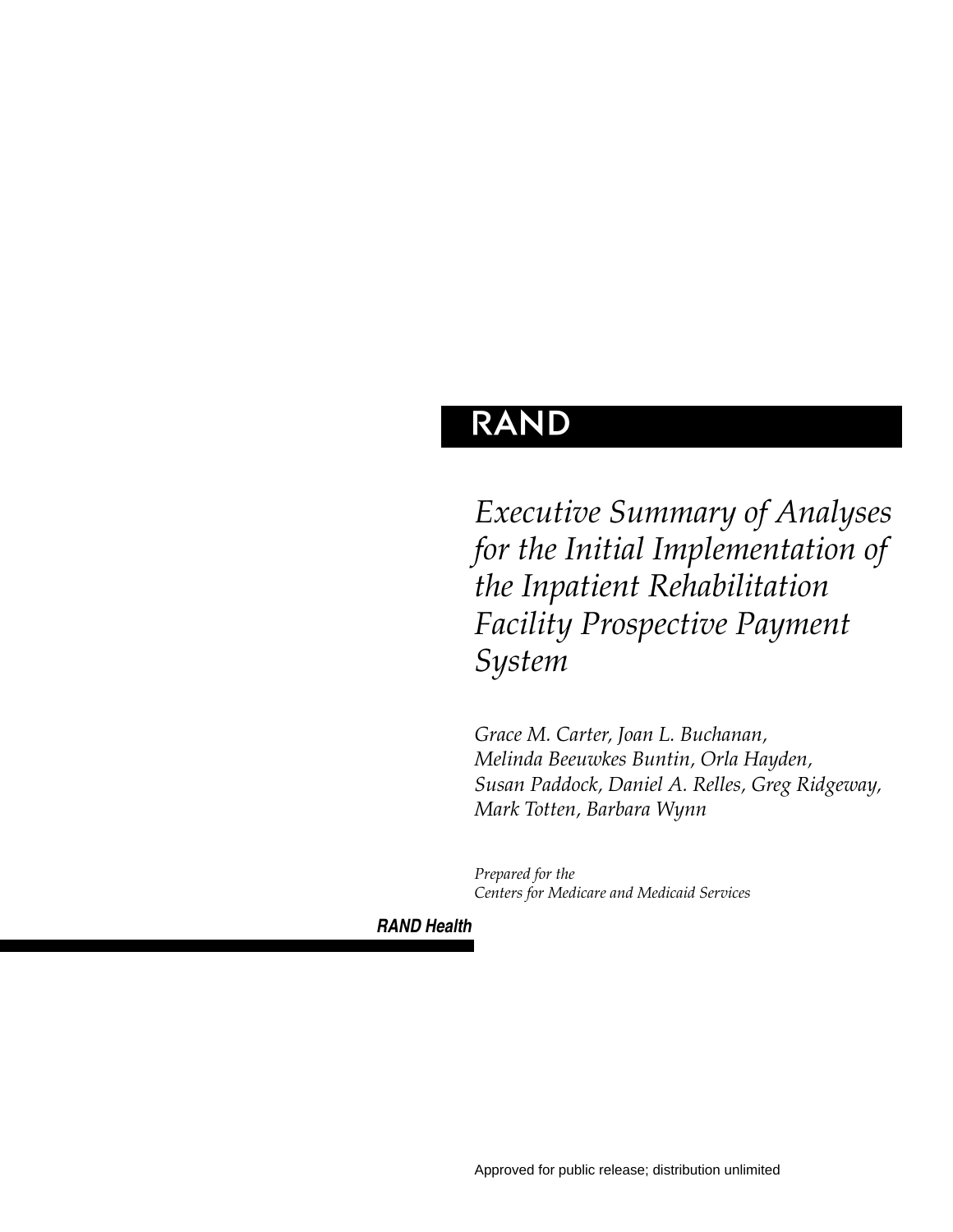#### **PREFACE**

This report describes the research that RAND performed to support the efforts of the Health Care Financing Administration (HCFA) to design, develop, and implement a Prospective Payment System (PPS) for inpatient rehabilitation. It presents recommendations concerning the payment system and also discusses our plans for further research on the monitoring and refinement of the PPS.

In the Balanced Budget Act of 1997, Congress mandated that HCFA implement a PPS for inpatient rehabilitation. The Centers for Medicare and Medicaid Services (CMS, the successor agency to HCFA) issued the final rule governing such a PPS on August 7, 2001. The PPS will start on January 1, 2002. This rule reflects policy analyses and decisions that took into account other contextual analyses and the experience of other PPSs as well as the research presented here. This report is a research document, not a policy document, and should be viewed as a contribution to understanding inpatient rehabilitation.

This is an executive summary of research reported more fully in four other volumes. They are:

- Carter, G. M., M. Beeuwkes Buntin, O. Hayden, J. Kawata, S. M. Paddock, D. A. Relles, G. K. Ridgeway, M. E. Totten, and B. O. Wynn (2001). *Analyses for the Initial Implementation of the Inpatient Rehabilitation Facility Prospective Payment System*. Santa Monica, CA: RAND, MR-1500-CMS.
- Buchanan, J. L., P. Andres, S. Haley, S. M. Paddock, D. C. Young, and A. Zaslavsky (2002). *Final Report on Assessment Instruments for PPS*. Santa Monica, CA: RAND, MR-1501-CMS.
- Relles, D. A., and G. M. Carter (2002). *Linking Medicare and Rehabilitation Hospital Records to Support Development of a Rehabilitation Hospital Prospective Payment System*. Santa Monica, CA: RAND, MR-1502-CMS.
- Carter, G. M., D. A. Relles, B. O. Wynn, J. Kawata, S. M. Paddock, N. Sood, and M. E. Totten (2002)*. Interim Report on an Inpatient Rehabilitation Facility Prospective Payment System*. Santa Monica, CA: RAND, MR-1503-CMS.

The second volume listed above evaluates two alternative data instruments that had been proposed as a means of gathering case mix data from hospitals. The first volume provides analyses related to all other aspects of the new payment system. The Relles et al. report provides additional information on our database, especially about the methodology used to link multiple sources of data describing the same discharge. The last volume is a preliminary report that HCFA used to help prepare the Notice of Proposed Rule Making during the summer and fall of 2000.

Together, these documents constitute the final report for phase I of our study of the design, development, monitoring, and refinement of an Inpatient Rehabilitation Facility Prospective Payment System.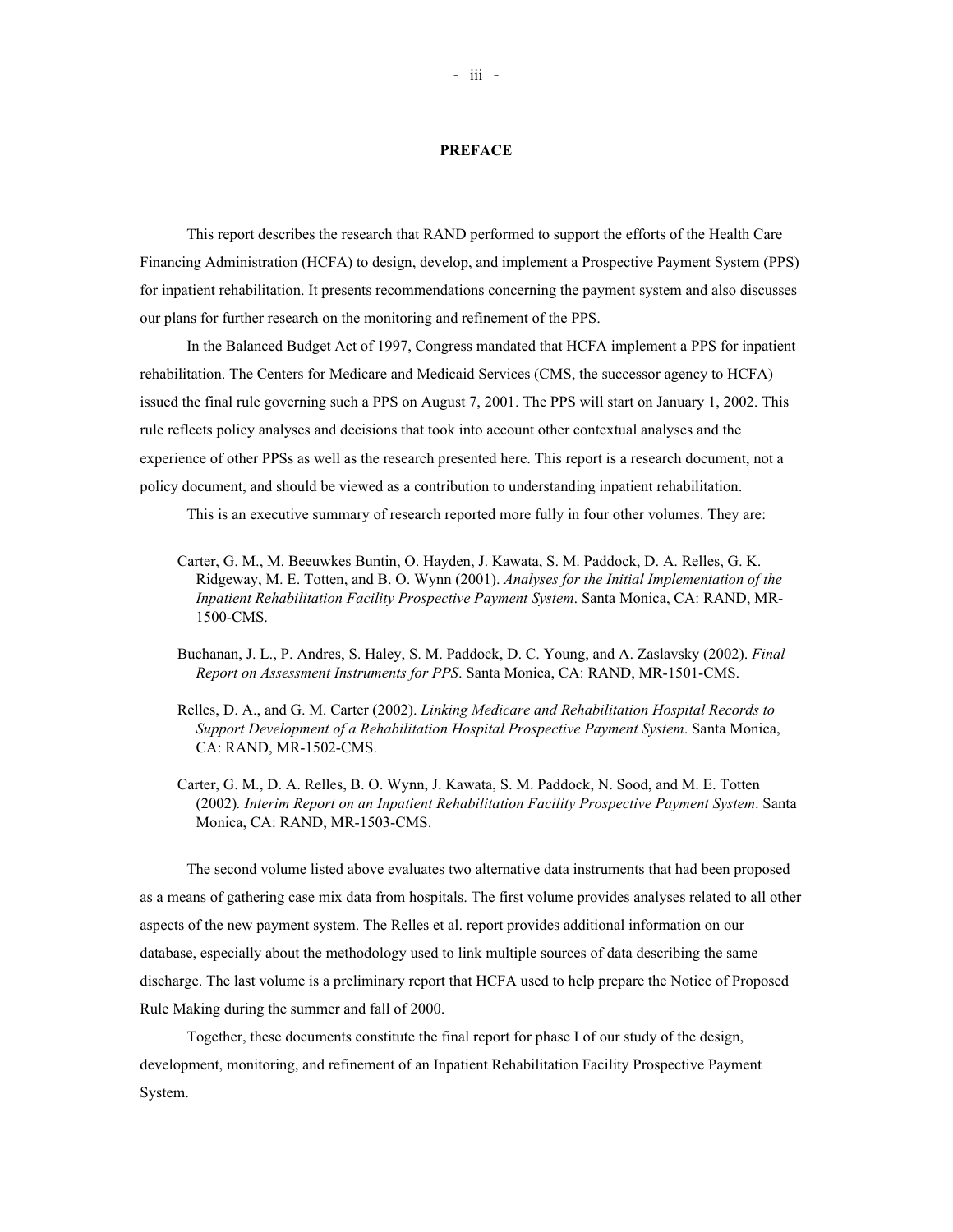This research has been supported by HCFA through contract 500-95-0056. The Buchanan et al. study was performed largely at Harvard, through a subcontract, with funding coming through the same HCFA-RAND contract.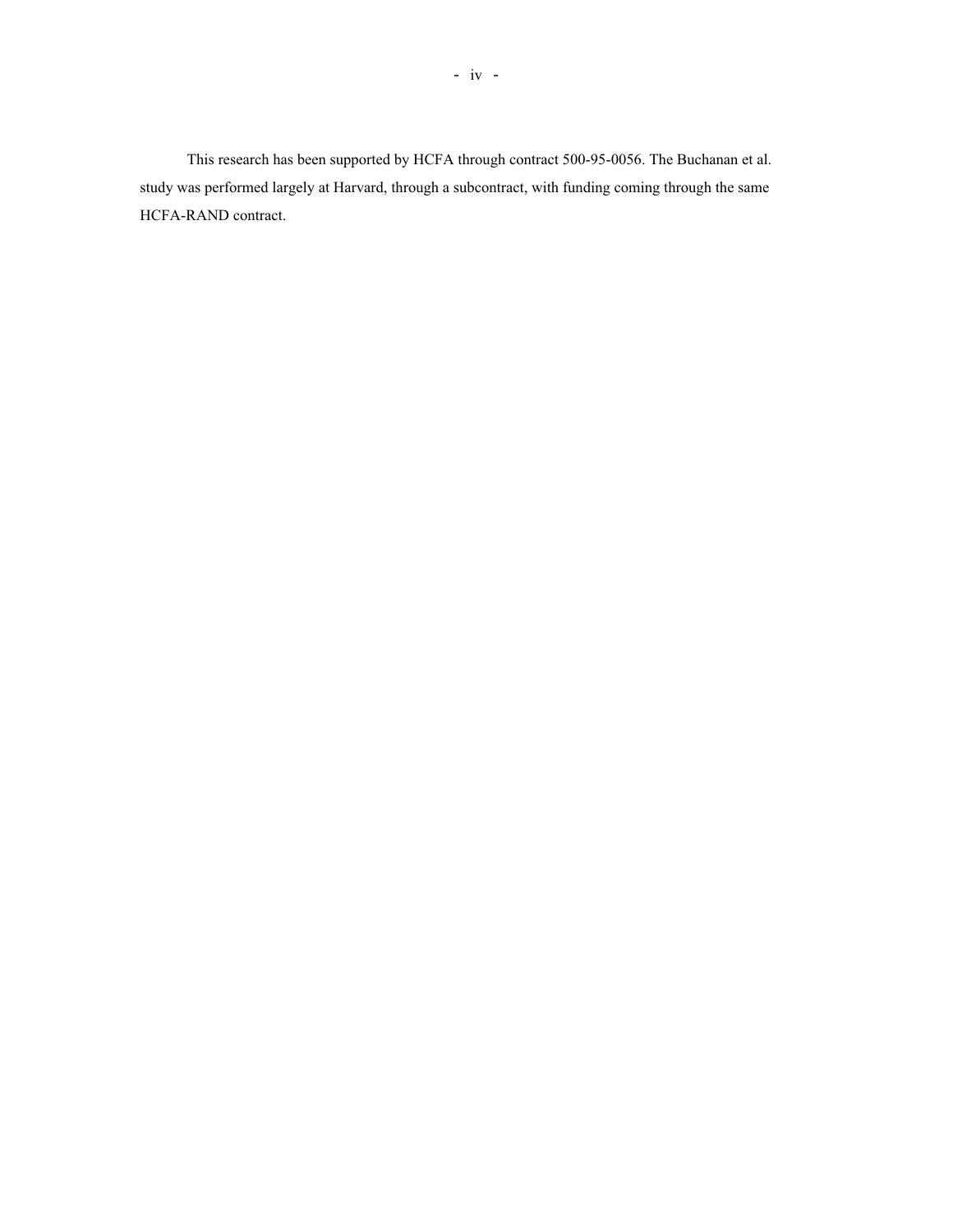# **CONTENTS**

| Members of Technical Expert Panel on the Inpatient Rehabilitation Facility |  |
|----------------------------------------------------------------------------|--|
|                                                                            |  |
|                                                                            |  |
|                                                                            |  |
|                                                                            |  |
|                                                                            |  |
|                                                                            |  |
|                                                                            |  |
|                                                                            |  |
|                                                                            |  |
|                                                                            |  |
|                                                                            |  |
|                                                                            |  |
|                                                                            |  |
|                                                                            |  |
|                                                                            |  |
|                                                                            |  |
|                                                                            |  |
|                                                                            |  |
|                                                                            |  |
|                                                                            |  |
|                                                                            |  |
|                                                                            |  |
|                                                                            |  |
|                                                                            |  |
|                                                                            |  |
|                                                                            |  |
|                                                                            |  |
|                                                                            |  |
|                                                                            |  |
|                                                                            |  |
|                                                                            |  |
|                                                                            |  |
|                                                                            |  |
|                                                                            |  |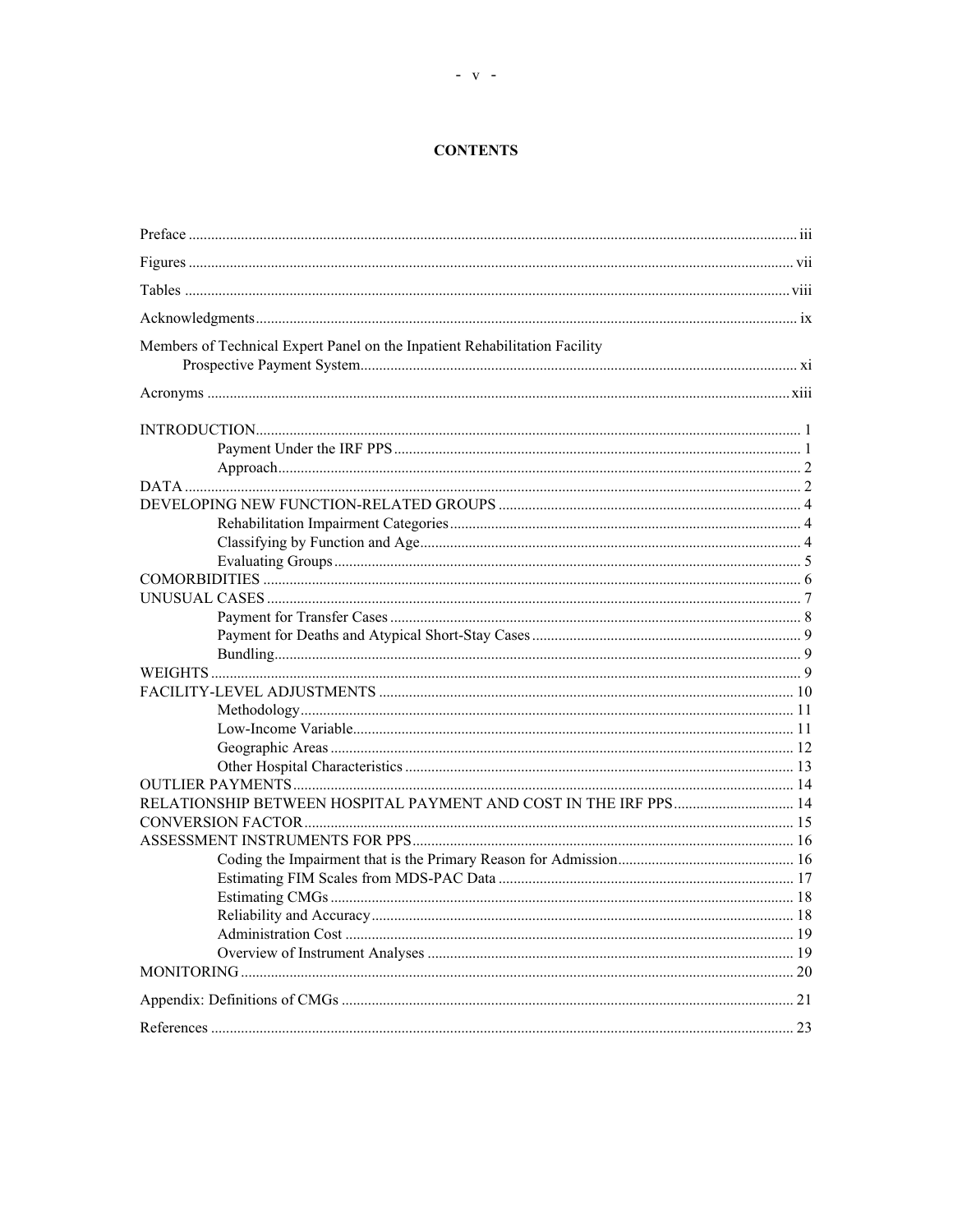# **FIGURES**

|--|--|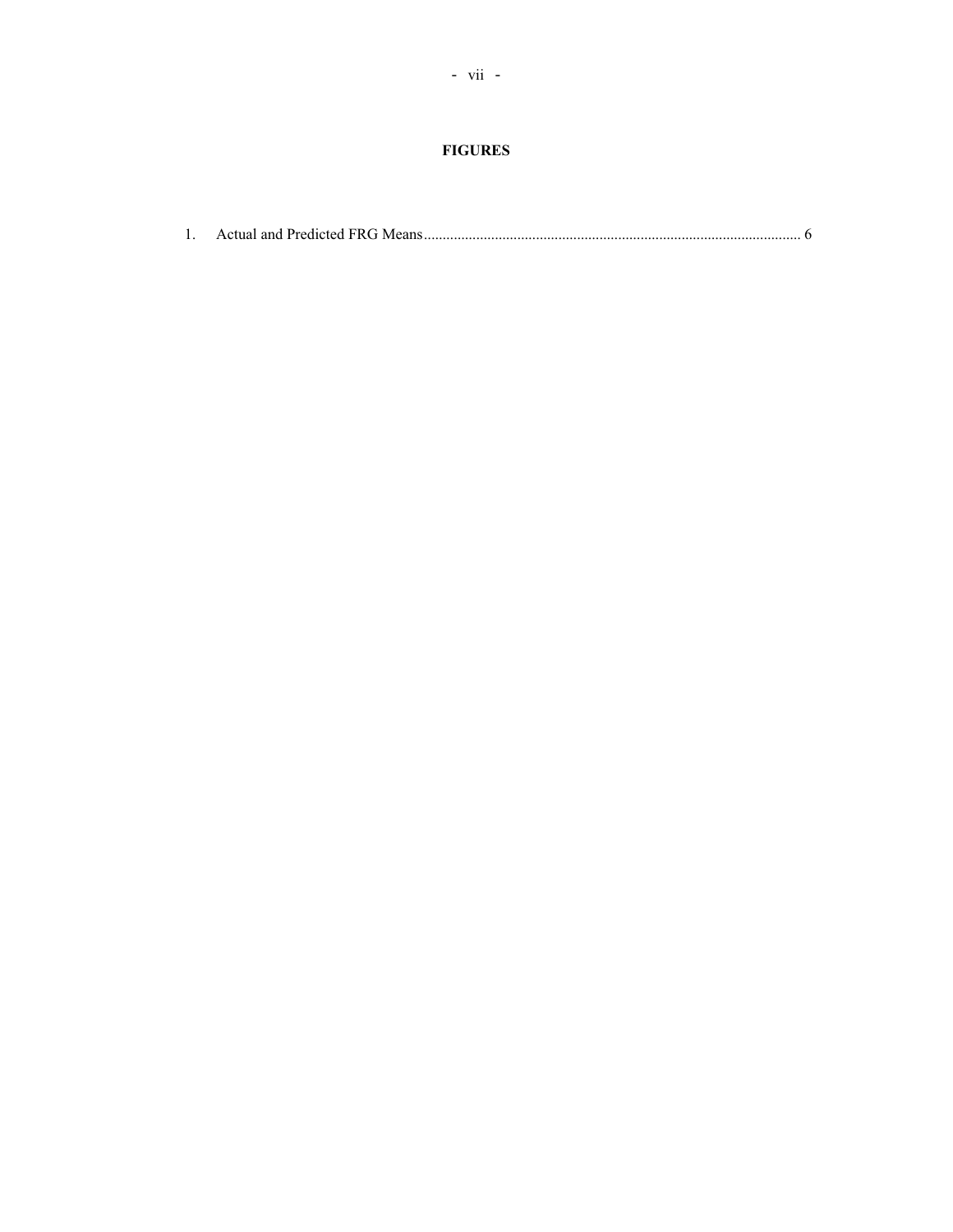# **TABLES**

|  | 1. Size of Universe and Percent in Analysis Sample,         |  |
|--|-------------------------------------------------------------|--|
|  |                                                             |  |
|  | 3. Percent of Variance in Facilities' Cost Explained by the |  |
|  |                                                             |  |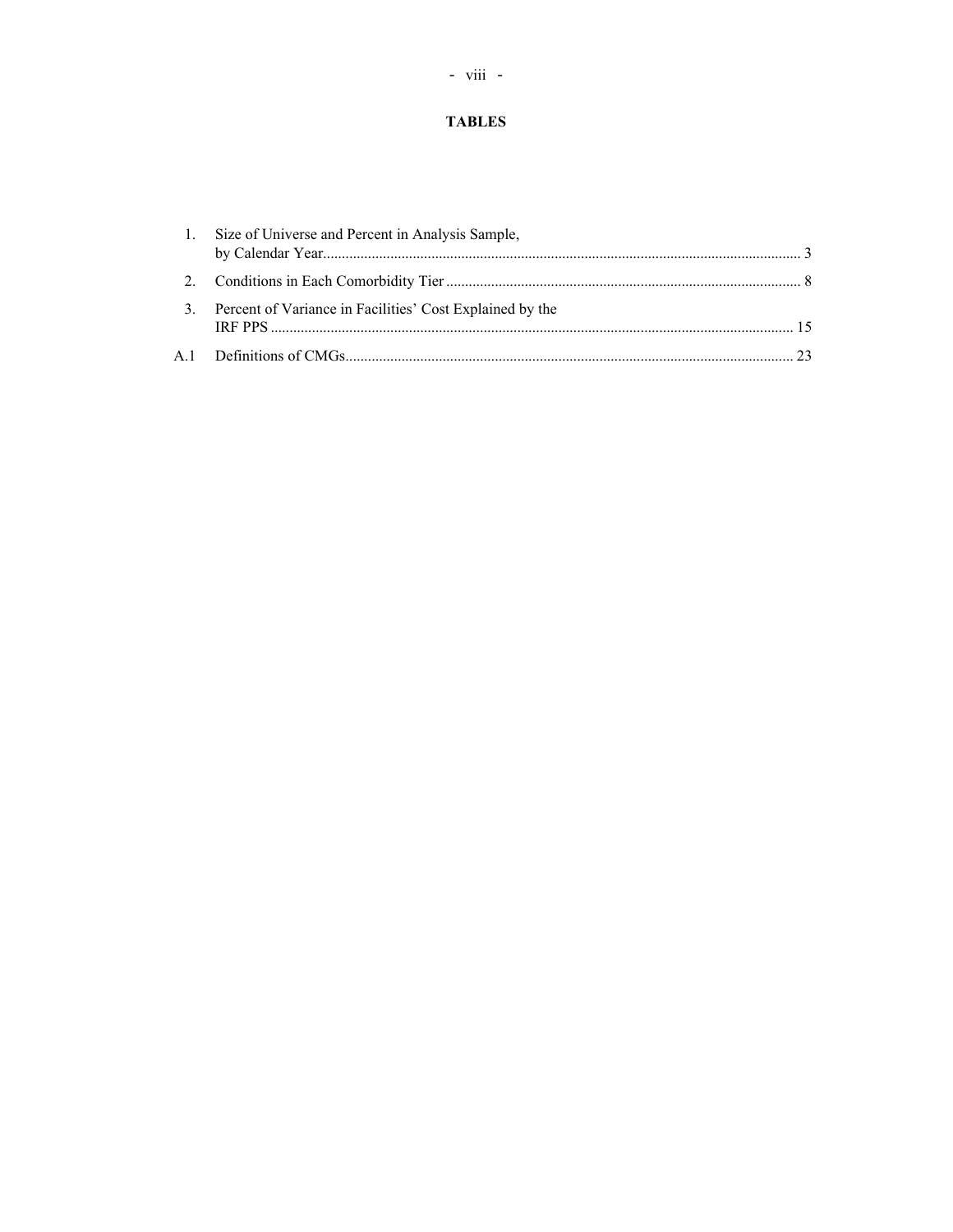#### **ACKNOWLEDGMENTS**

We thank our CMS project officer, Carolyn Rimes, for her continued support throughout the project and for her rapid response to our requests for data and review of this draft report. Her suggestions and comments on the research were always useful. She also arranged frequent, very helpful telephone conversations with various CMS staff. We would particularly like to thank Nora Hoban and Robert Kuhl for their willing participation in these calls, which helped us understand HCFA's analyses needs and HCFA's data.

We thank Dr. Margaret Stineman of the University of Pennsylvania and Dr. Laurie Feinberg of CMS for helpful discussions concerning impairment groups and comorbidities.

We thank Carl Granger and Dick Linn of UDSmr (Uniform Data System for medical rehabilitation), Jill Engholm of Caredata.com, and Jean Davis of HealthSouth for the use of their data and for their help in data interpretation.

We are grateful to Jose Escarce of RAND Health for many suggestions for improvements to an earlier draft of this report.

The members of our Technical Expert Panel (TEP) reviewed our interim report and this final report. During these reviews and in subsequent discussions and correspondence they made many suggestions that have been incorporated into the analyses that are presented here. We thank each of the TEP members, whose names are listed on the next page, for their time and effort.

We thank Donna White for her assistance throughout this project, including her careful preparation of multiple versions of this manuscript.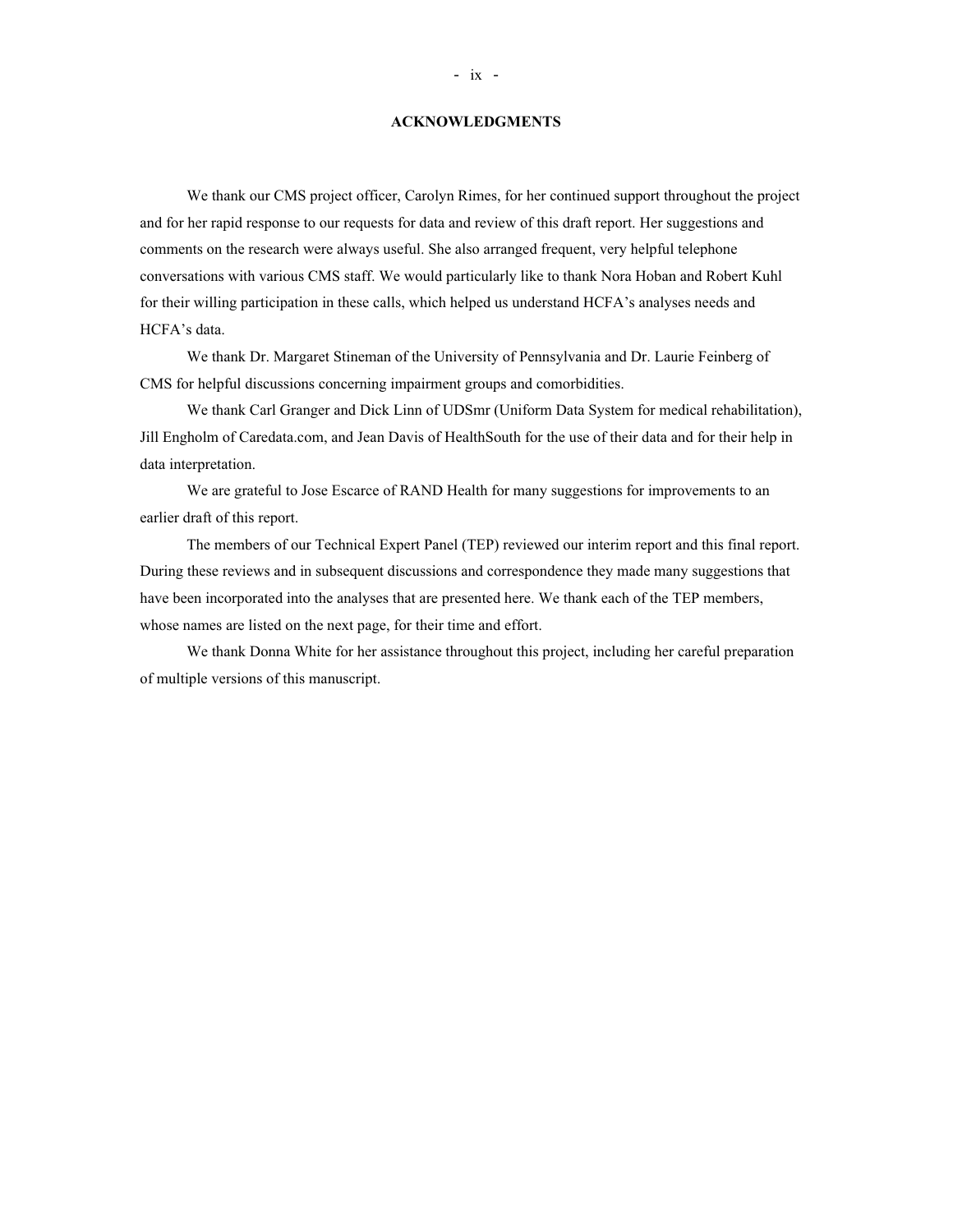## **Members of Technical Expert Panel on the Inpatient Rehabilitation Facility**

#### **Prospective Payment System**

**Ken Aitchison**<br> **Ken Aitchison**<br> **Kessler Institute for Rehabilitation**<br> **Robert Kane**<br> **Chiversity of Minnesota** Kessler Institute for Rehabilitation

**Joan August Sally Kaplan**<br>Cedars-Sinai Medical Center Sally Kaplan<br>MedPAC Cedars-Sinai Medical Center

**James Ball Services**<br>Catholic Health Services State Universit

**Jean Davis**<br> **John Melvin**<br> **Health South Corp.**<br> **Moss Rehabili** 

**Susan Dean-Baar John Morris**

**Frank Gainer** Greater Southeast Community Hospital **Paul Rao**

**Norbert Goldfield**

**Stuart Guterman** Congressional Budget Office **Elliot Roth**

**Kurt Hoppe** School Iowa Health System

Oral Health America

Boston University

State University of New York

Moss Rehabilitation Group

University of Wisconsin Hebrew Rehab. Center for Aged Research & Training Institute

National Rehabilitation Hospital

**Pam Roberts** Cedars Sinai Medical Center

Northwestern University Medical

**Barry Smith Brad Hutchins** Baylor Health Systems

**Margaret Stineman Alan Jette** University of Pennsylvania

> **Carolyn Zollar** AMRPA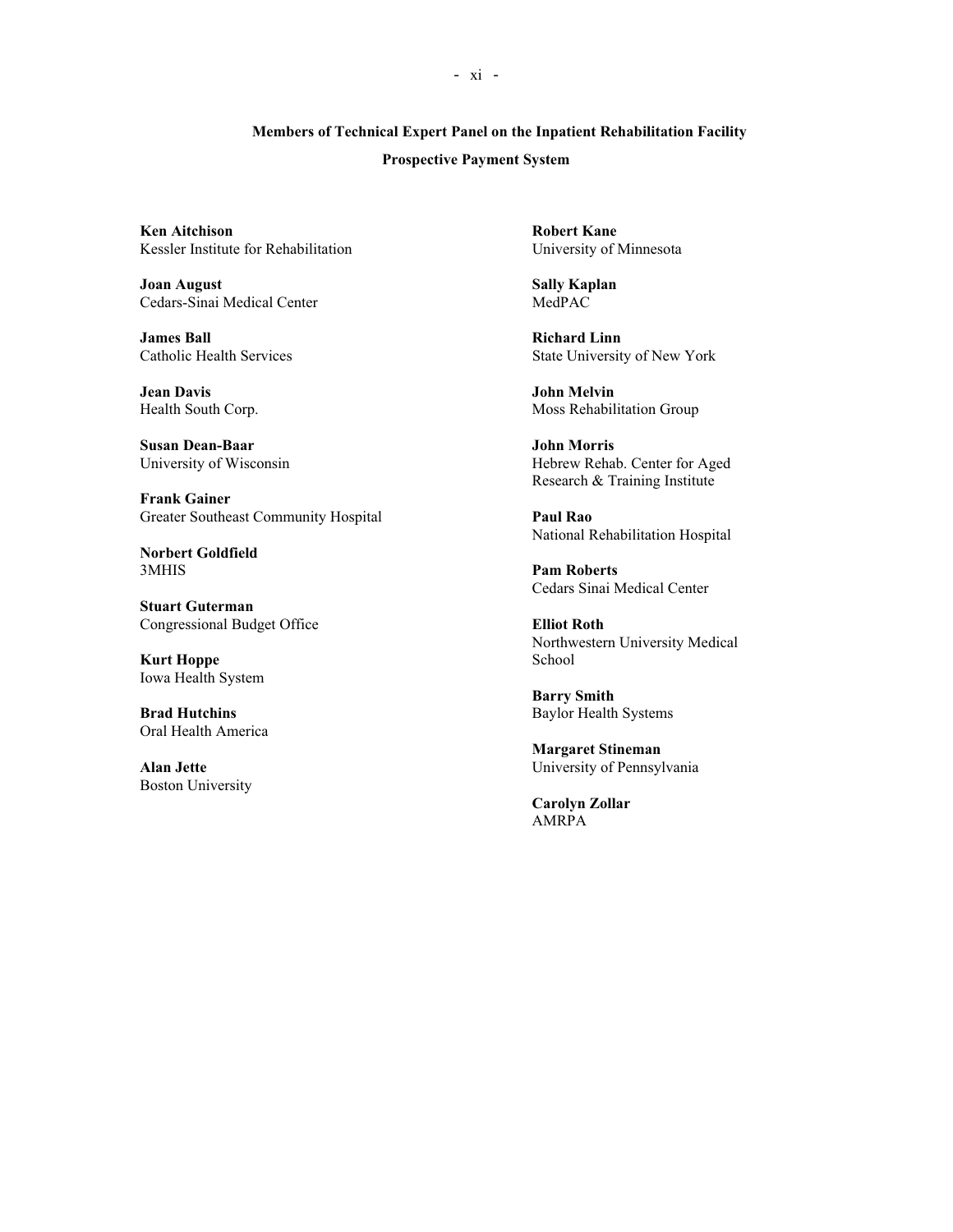## **ACRONYMS**

| CART          | <b>Classification and Regression Trees</b>            |
|---------------|-------------------------------------------------------|
| <b>CMG</b>    | Case Mix Group                                        |
| <b>CMI</b>    | Case Mix Index                                        |
| <b>CMS</b>    | Centers for Medicare and Medicaid Services (successor |
|               | agency to HCFA)                                       |
| <b>COS</b>    | <b>Clinical Outcomes Systems</b>                      |
| <b>CY</b>     | Calendar year                                         |
| <b>FIM</b>    | Functional Independence Measure                       |
| <b>FRG</b>    | <b>Function Related Group</b>                         |
| <b>FRGC</b>   | Function Related Group with comorbidities             |
| <b>FY</b>     | Fiscal year                                           |
| GAM           | <b>Generalized Additive Models</b>                    |
| <b>HCFA</b>   | Health Care Financing Administration                  |
| <b>HSRV</b>   | Hospital Specific Relative Value                      |
| <b>IRF</b>    | <b>Inpatient Rehabilitation Facility</b>              |
| LE            | Lower extremity                                       |
| LOS           | Length of stay                                        |
| MART          | Multiple Adaptive Regression Trees                    |
| MDS-PAC       | Minimum Data Set-Post Acute Care                      |
| <b>MEDPAR</b> | Medicare Provider Analysis and Review                 |
| <b>MMT</b>    | Major multiple trauma                                 |
| <b>NPRM</b>   | Notice of Proposed Rule Making                        |
| <b>PAC</b>    | Post-acute care                                       |
| PAI           | Patient assessment instrument                         |
| <b>PPS</b>    | Prospective Payment System                            |
| <b>RIC</b>    | Rehabilitation Impairment Category                    |
| SSI           | Supplemental Security Income                          |
| TEFRA         | Tax Equity and Fiscal Responsibility Act              |
| TEP           | <b>Technical Expert Panel</b>                         |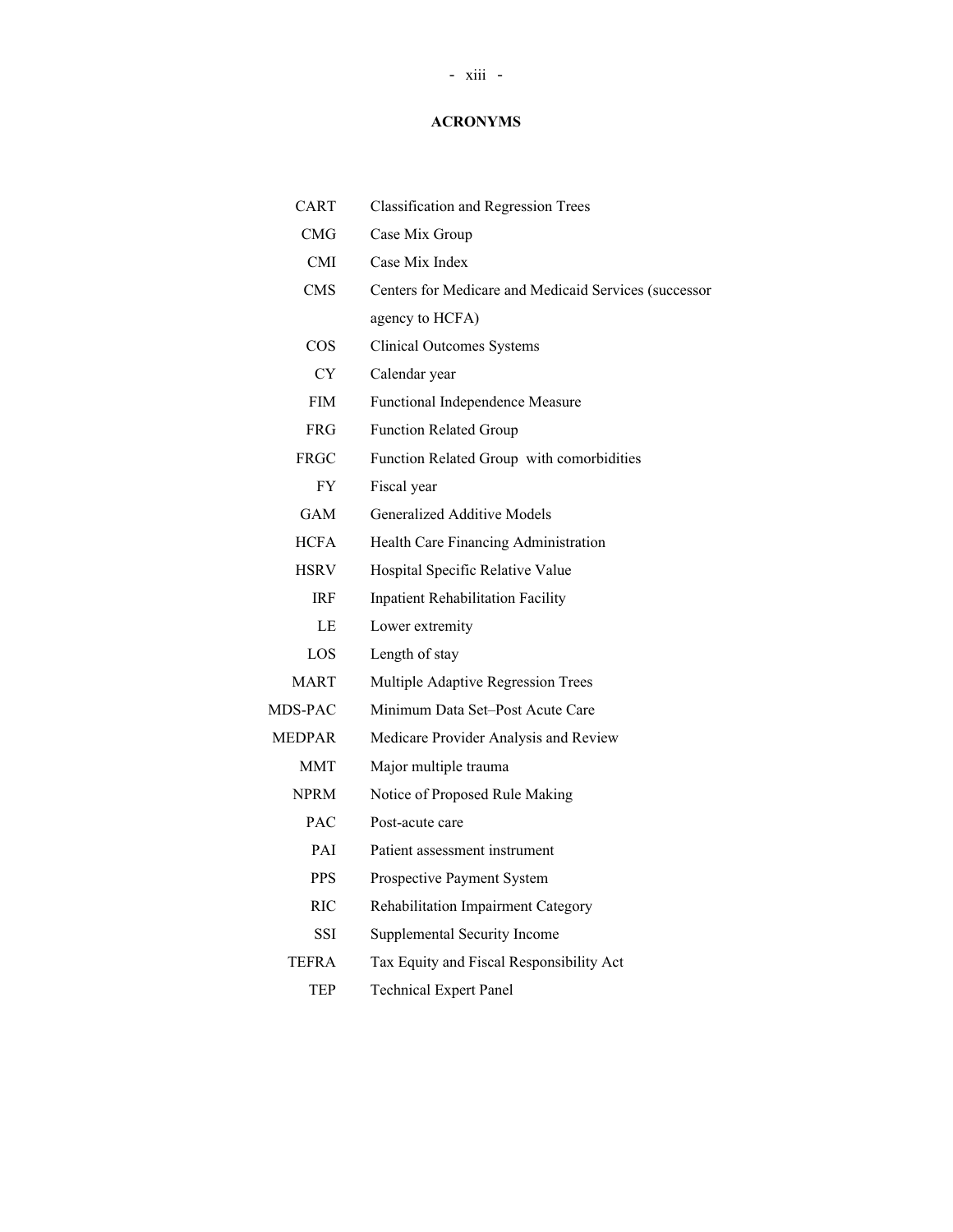#### **INTRODUCTION**

In the Balanced Budget Act of 1997, Congress mandated that the Health Care Financing Administration (HCFA) implement a Prospective Payment System (PPS) for inpatient rehabilitation under Medicare. This new PPS will be implemented beginning January 1, 2002. This report describes the research that RAND performed to support HCFA's efforts to design, develop, and implement this Inpatient Rehabilitation Facility PPS, or IRF PPS. It presents recommendations concerning the payment system and also discusses our plans for further research on the monitoring and refinement of the PPS.

The new PPS will apply to rehabilitation hospitals and to distinct rehabilitation units of acute care hospitals that were excluded from the acute care PPS. Medicare patients in such facilities must receive intensive therapy (generally at least three hours per day). In addition, 75 percent of each facility's patients must have one of ten specified problems related to neurological or musculoskeletal disorders or burns.

Since 1982, Medicare payment for these rehabilitation facilities has been made under the Tax Equity and Fiscal Responsibility Act (TEFRA). The payment amount depends on a per-case target amount that is calculated from historical costs at the facility trended forward and on the hospital's actual cost per case. Under TEFRA, there is no adjustment for changes in a hospital's case mix or for outlier cases. This lack of adjustment creates incentives for providers to specialize in relatively less-expensive cases and, as a result, might limit beneficiary access. TEFRA pays for discharges that do not include a full course of rehabilitation (e.g., short stays for evaluation, transfer cases) as full cases. These payments in excess of costs may have both quality and cost-control implications.

TEFRA was widely perceived to be unfair to older hospitals. Until the Balanced Budget Act of 1997, newer hospitals were not subject to the same incentives for efficiency and indeed were rewarded for incurring higher costs in their base year(s).

The initial design of the IRF PPS was first presented in a Notice of Proposed Rule Making (NPRM) (HCFA, 2000). Our interim report, Carter et al. (2002), presented analyses that HCFA used to help make its decisions in the NPRM. In this report, we update these analyses using more-recent data. We also improve the analysis and our recommendations to the Centers for Medicare and Medicaid Services (CMS, the successor agency to HCFA) by taking into account comments made by our Technical Expert Panel (TEP) in its review of our interim report, as well as suggestions made by HCFA staff in response to public comments on the NPRM. This is a report of research. The final decisions made by CMS and the rationale for those decisions may be found in the rule governing the IRF PPS (CMS, 2001).

#### **Payment Under the IRF PPS**

The unit of payment in the IRF PPS will be a Medicare-covered hospital stay, beginning with an admission to the rehabilitation hospital or unit and ending with discharge from that facility. Each case will be classified into a Case Mix Group, or CMG. The CMGs are based on impairment, functional status as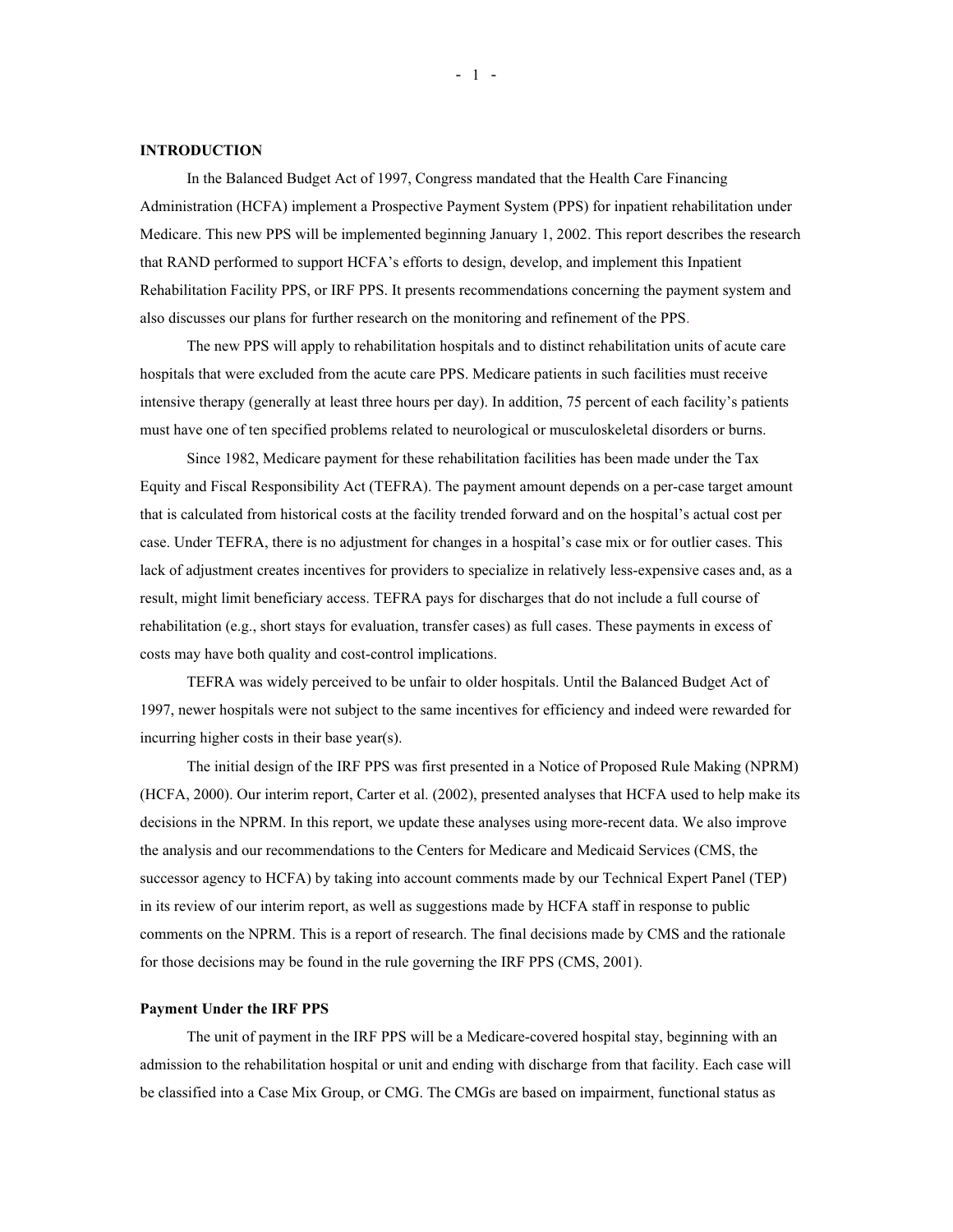measured by items from the Functional Independence Measure (FIM), age, and comorbidities. The CMGs will be assigned based on information in a new patient assessment instrument (the IRF PAI). Additional groups for deaths and atypically short stay cases will be assigned based on claims data.

The IRF PPS payment for a discharge in hospital i in CMG k is given by

$$
F = R * A_i * W_k,
$$

where R is the national conversion factor,  $A_i$  is the facility payment adjustment, and  $W_k$  is the CMG relative weight. This payment will be increased for outlier cases. Also, short-stay transfer cases will receive a payment for each day in the hospital plus a case-level payment equal to one-half of one day's payment.

Two-thirds of the IRF PPS payment amount plus one-third of the amount that would be paid under TEFRA will be paid in fiscal year (FY) 2002. Facilities may choose to be paid entirely under the IRF PPS in FY 2002. In the following years, all payments to all IRFs will be made under the IRF PPS. The initial value of R was chosen to meet the statutory budget neutrality constraint that payment under the new PPS should equal what payment would have been under TEFRA, as estimated by the CMS's Office of the Actuary.

#### **Approach**

To ensure access to quality care for all Medicare patients, the PPS must identify patient groups that need different levels of resources and then pay for each group in proportion to cost. The system should be fair to hospitals by paying for costs that are outside the control of hospital administrators, such as area wage levels or a population that is disproportionately poor. The payment system must allow CMS to control its budget for post-acute care. It must provide incentives for hospitals to provide quality care and limit incentives for "gaming the system."

In order to meet these criteria, all major system parameters are calculated from data describing rehabilitation facilities' case mix and cost. We began our work using only 1996 and 1997 data and made recommendations for HCFA's use in developing the NPRM. In this final report, we have extended our analyses and updated them with 1998 and 1999 data.

Finally, we analyzed options for each of the elements of the PPS. This executive summary presents the major findings from these analyses and our recommendations to CMS.

#### **DATA**

Our primary data source is a file that provides case mix data on Medicare discharges from inpatient rehabilitation facilities. We also used annual Medicare cost reports and a file constructed by the CMS Office of the Actuary that projects the cost report data into FY 2002. We constructed a file of hospital characteristics, which we used to analyze hospital costs and the likely outcome of policy alternatives.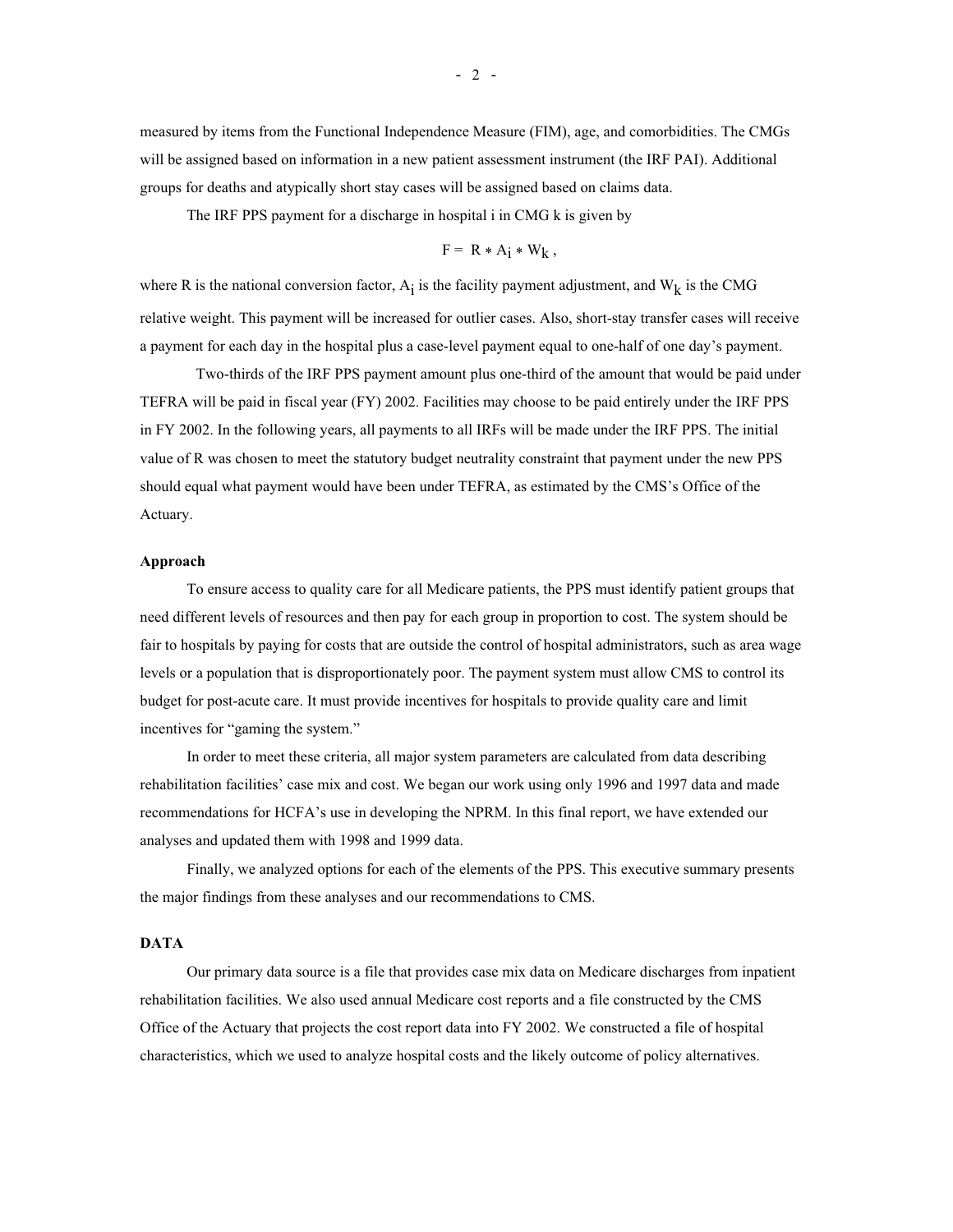The information on our case mix file comes from two sources: (1) discharge abstracts collected on all Medicare patients by HCFA in the course of administering the Medicare program; and (2) additional patient information, including the FIM, recorded by a subset of rehabilitation hospitals.

HCFA sent us records of all calendar year (CY) 1996 through 1999 discharges from the Medicare Provider Analysis and Review (MEDPAR) file. The IRF records from the MEDPAR constitute the statistical universe for our analysis. We combined the MEDPAR information with cost-to-charge ratios and routine care costs from the Medicare cost report to estimate the accounting cost of each discharge in the rehabilitation universe.

Our FIM data come from the Uniform Data System for medical rehabilitation (UDSmr), from the Clinical Outcomes Systems (COS) data for medical rehabilitation, and from HealthSouth. COS provided us with their data for CYs 1996 and 1997 and ceased to operate in early 1998. HealthSouth was one of COS's major clients and provided us data for CYs 1998 and 1999 from the HealthSouth corporate database, thus giving us complete 1996–1999 coverage for many of its hospitals. The data found in all three FIM databases include descriptions of the patient and the hospitalization, including the condition requiring rehabilitation, ICD-9-CM diagnoses, and the FIM items at admission and discharge.

The MEDPAR and FIM records that described the same discharges were linked using a probability matching algorithm. We were able to match 90.1 percent of 1999 MEDPAR records for facilities that appeared in a FIM database throughout the year. We matched 95.9 percent of 1999 FIM records for which Medicare is listed as the primary payer. The numbers were approximately the same in each of the four sample years.

As shown in Table 1, our analysis file includes roughly half the cases and hospitals in the rehabilitation universe in each year. By 1999, our analysis file of over 240,000 cases contained 63.9 percent of all rehabilitation discharges and came from 59.6 of all rehabilitation facilities.

|      |                              | <b>Discharges</b>                              |                              | <b>Facilities</b>                                     |  |
|------|------------------------------|------------------------------------------------|------------------------------|-------------------------------------------------------|--|
| Year | Number in<br><b>Universe</b> | Percent in<br><b>Analysis</b><br><b>Sample</b> | Number in<br><b>Universe</b> | <b>Percent</b> in<br><b>Analysis</b><br><b>Sample</b> |  |
| 1996 | 344,126                      | 48.5                                           | 1,081                        | 50.9                                                  |  |
| 1997 | 359,032                      | 56.0                                           | 1,123                        | 54.6                                                  |  |
| 1998 | 370,352                      | 61.5                                           | 1,155                        | 57.6                                                  |  |
| 1999 | 390,048                      | 63.9                                           | 1.165                        | 59.6                                                  |  |

#### **Table 1**

#### **Size of Universe and Percent in Analysis Sample, by Calendar Year**

NOTE: The annual rehabilitation facility universes were defined as those facilities with at least one MEDPAR IRF discharge in that year.

- 3 -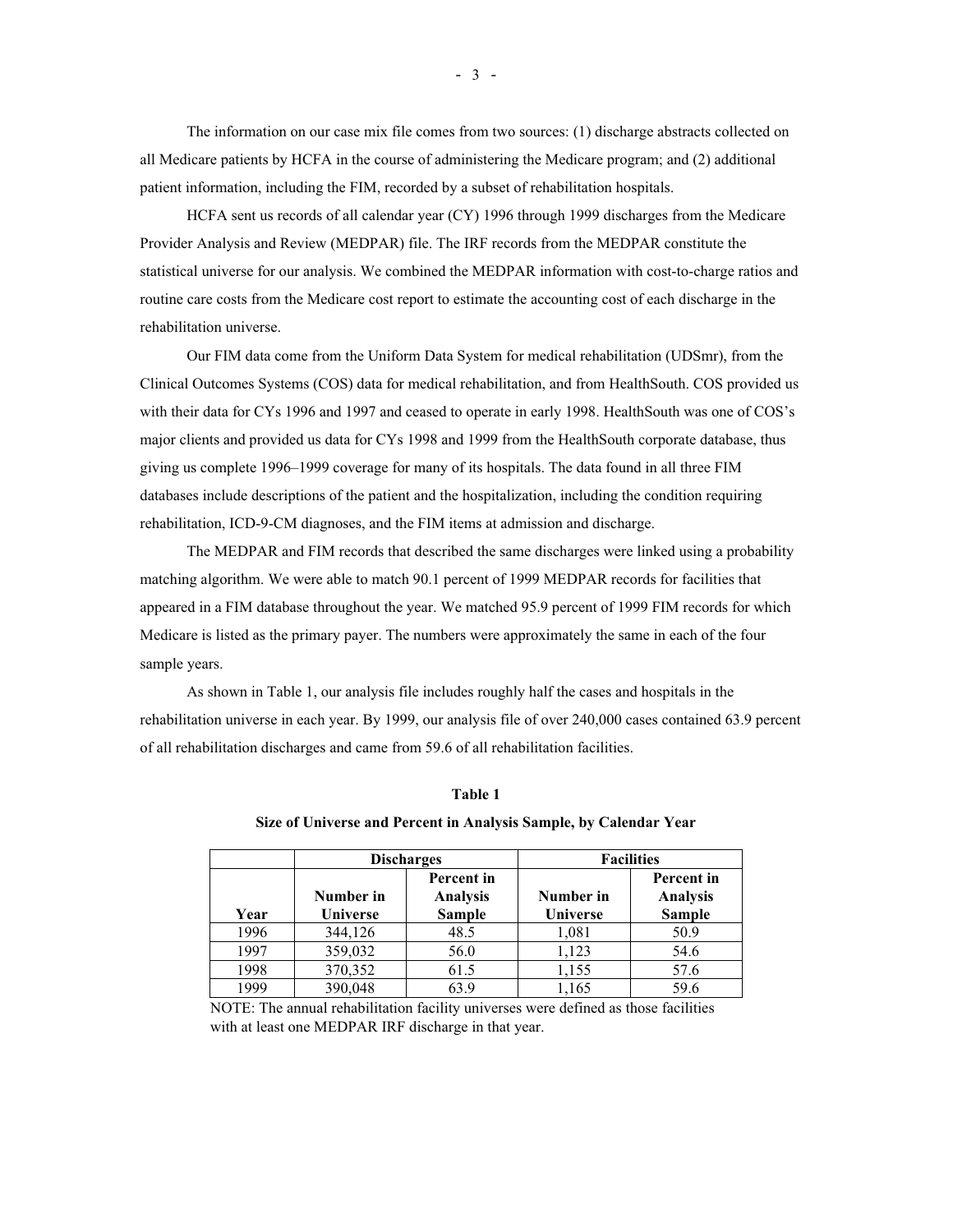We analyzed how well our sample represents the universe. The discharges in the sample are very representative on all patient characteristics. The sample does, however, slightly underrepresent rural facilities, units (especially the smallest units), and small freestanding hospitals. For 1999 we have almost half of the universe in each of these underrepresented categories.

#### **DEVELOPING NEW FUNCTION-RELATED GROUPS**

The major subdivisions in the case classification system are based on primary reason for rehabilitation, functional status at admission, and age. We built on the Function Related Group (FRG) classification methodology developed in Stineman et al. (1994), which used CART (Classification and Regression Trees) to develop FRG definitions based on these same factors. These new FRGs formed the basis of our recommended CMGs.

We used the four years of data (1996 through 1999) to examine improvements in the way the FIM data are entered into the CART model and to examine the predictive power of the CART-based FRGs relative to that of "gold standard" models. The gold standard models were built using the most up-to-date statistical techniques available: Generalized Additive Models (GAM) and Multiple Adaptive Regression Trees (MART). These powerful predictive models produce complicated functions. Although very accurate, the functions are not amenable to creating a readily understood classification system for payment.

#### **Rehabilitation Impairment Categories**

The first step in the development of FRGs is to partition the data into clinically similar groups, called Rehabilitation Impairment Categories (RICs), based on the primary reason for the rehabilitation admission. In our interim report, we evaluated many alternative ways to group impairment codes to predict new RICs. We found only two improvements over the grouping that was used in version 2 of the FRGs (Stineman et al, 1997).

- We defined a new RIC for burns.
- We grouped "status post major multiple fractures" in the "major multiple trauma without brain or spinal cord injury" RIC.

In the NPRM, HCFA used our recommended definitions for 21 RICs. Throughout this report, we also use the same definitions.

#### **Classifying by Function and Age**

The second step in the creation of FRGs is to partition the cases within each RIC into groups that are relatively homogeneous with respect to cost. CART does so by repeated binary splits on the independent variables that enter the model. In the original FRGs developed by Stineman et al., the independent variables consisted of age and the FIM motor and cognitive scales. Each of the scales is the sum of responses to individual FIM items.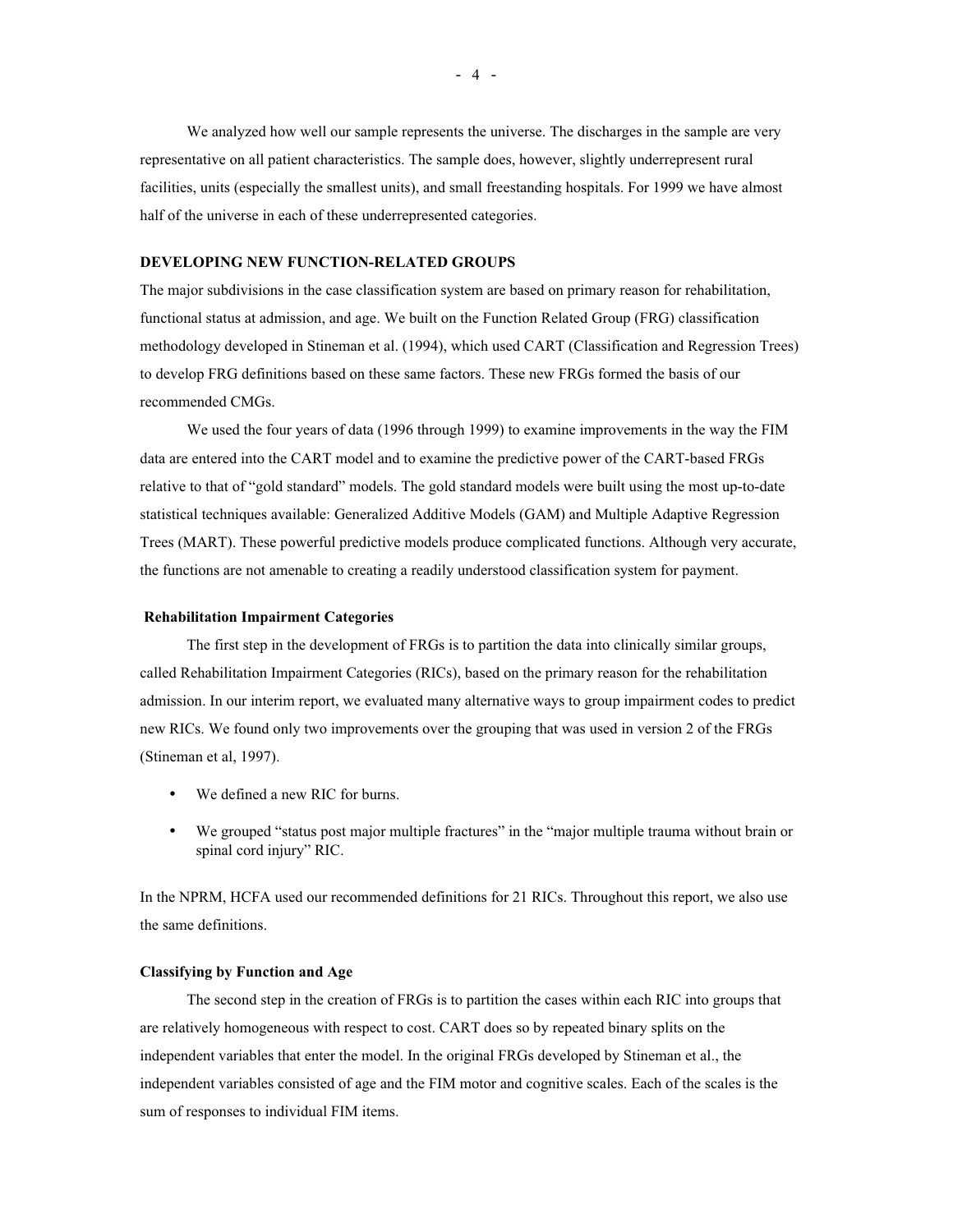For each functional item, increasing functional independence should be correlated with decreasing cost. We found two items that did not meet this expectation. First, transfer to tub/shower was incorrectly (i.e., positively) correlated with cost (after controlling for other FIM items) within almost all RICs. A comparison of the regular motor score with one that drops this item shows that the modified scale was a better predictor of costs in gold standard models in all data years. Within CART, the modified motor score also produced slightly better predictions. Further, the response to this item depends on the situation being scored—either tub or shower and with or without assistive devices. Thus it is only a relative measure of independence rather than an absolute one. In addition, this item is not reliably coded in our database because it is frequently not assessed at admission. Consequently, we recommended defining FRGs using a modified motor scale that does not contain this item.

The second item that was not correlated with cost as expected is comprehension. Eliminating this item results in even smaller improvements in performance than dropping transfer to tub. The cognitive scale is used only occasionally in the definition of FRGs*.* When it is used, the other four items in the cognitive scale determine the direction of the cognitive effect, so that a higher cognitive score results in a lower payment. Thus, eliminating the comprehension item raises issues related to incentives and fairness. If we take the comprehension item out of the cognitive index, the system will provide no extra incentives to treat patients with lowered comprehension. If some hospitals do spend extra to treat such patients, they will not be compensated for the extra resources expended. Consequently, we recommended keeping this item.

We also examined various sub-scales of the motor and cognitive scales. Although these sub-scales improve the predictive ability of the gold standard models, CART was unable to produce trees with a manageable number of nodes from these indices.

#### **Evaluating Groups**

We found that FRGs built using CART on the FIM data can predict cost reasonably well. They offer a parsimonious payment formula while maintaining prediction accuracy. The CART model creates about 100 FRGs that explain roughly 81 to 85 percent of the variance explained by the gold standard models that use the most detailed scales, depending on year. If we compare the CART model with the gold standard models that use only the same indices as CART (instead of more information), we explain over 90 percent of the "explainable variance."

Our recommended FRGs contain 95 groups and are the basis of the Case Mix Groups used in CMS's final rule. These groups, although defined on the 1999 data, fit well in all years. We compared actual and predicted FRG means for non-fitting years in each RIC. Figure 1 shows the data for RIC 1 as an example. (Similar figures for all RICs are presented in the full report, [Carter et al., 2001].) The actual and predicted mean log costs are quite close. The actual means in adjacent FRGs seem to be well separated

 $- 5 -$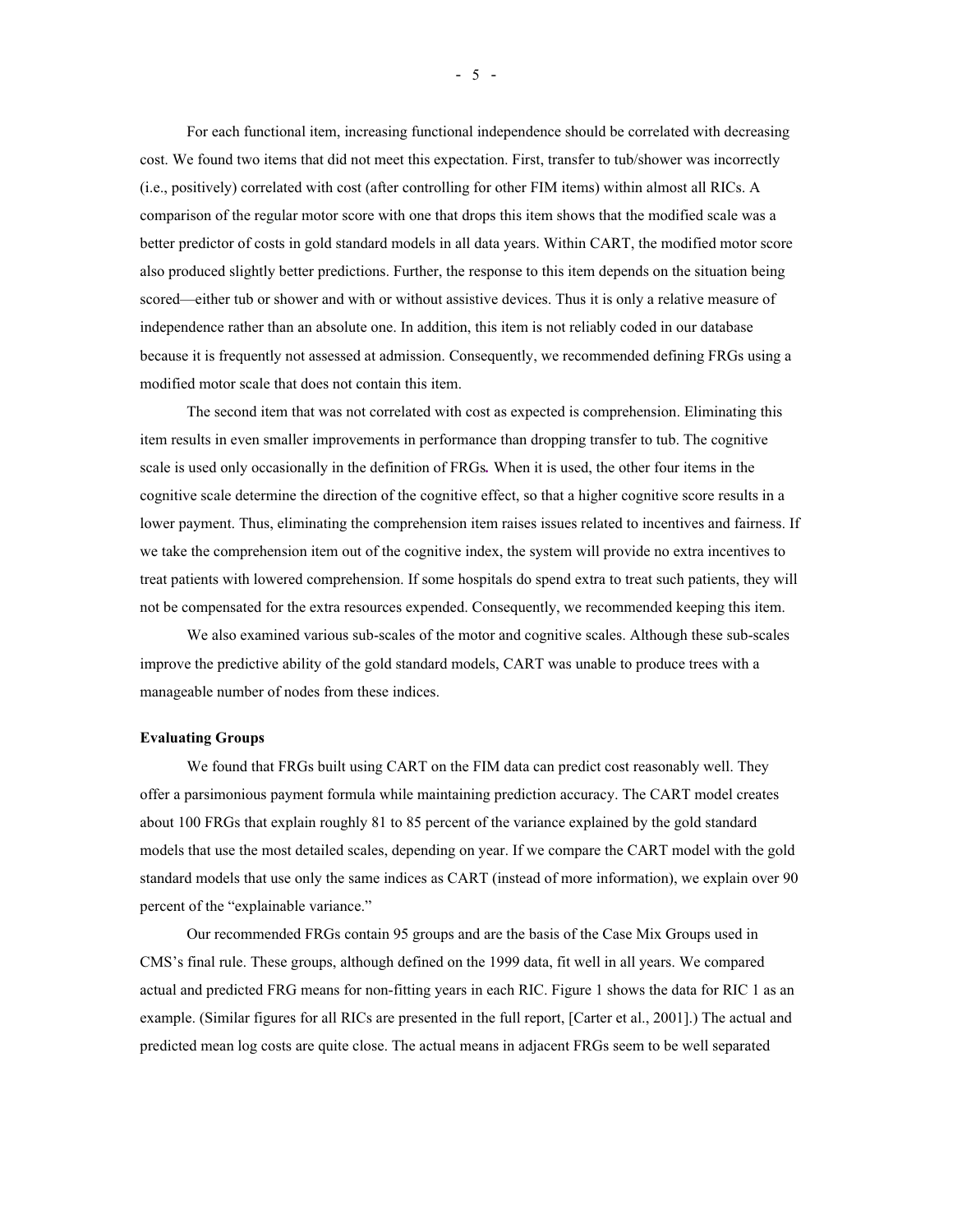

NOTE: RIC=01, Fityear=99.

**Figure 1—Actual and Predicted FRG Means**

from one another in each year, indicating that the FRGs continue to discriminate between groups with differing levels of cost.

Last, we attempted to quantify the effect of the simple FRG payment formula on total hospital payments. We computed what each hospital would be paid (absent comorbidity adjustments) in each year using the recommended FRGs versus the gold standard payment formulas. We found that, for example, using MART and the gold standard models based on the chosen motor and cognitive sub-scales, about 94 percent of cases would go to hospitals having payment that would differ from the CART payment by 2 percent or less, and only about 0.3 percent of cases would go to hospitals having payment fractions outside the range from 0.94 to 1.04. That is, CART and MART would pay hospitals about the same. Results were similar for GAM. We think these results provide additional confirmation for using the proposed set of FRGs.

The recommended CMGs are shown in the first 95 rows of Table A.1 in the appendix. The first two digits of the CMG indicate the RIC (stroke, traumatic brain injury, etc.); the last two digits indicate the group within the RIC. The table gives the RIC and the values of the motor score (modified to eliminate transfer to tub), cognitive score, and age that define each group.

## **COMORBIDITIES**

Our clinical consultants and TEP members suggested a variety of hypotheses about comorbidities and complications that affect cost. We tested each hypothesis to determine whether the nominated conditions were in fact associated with increased cost after controlling for FRG. These tests resulted in a list of conditions that are correlated with higher costs and that our clinical consultants believe actually cause an increase in costs.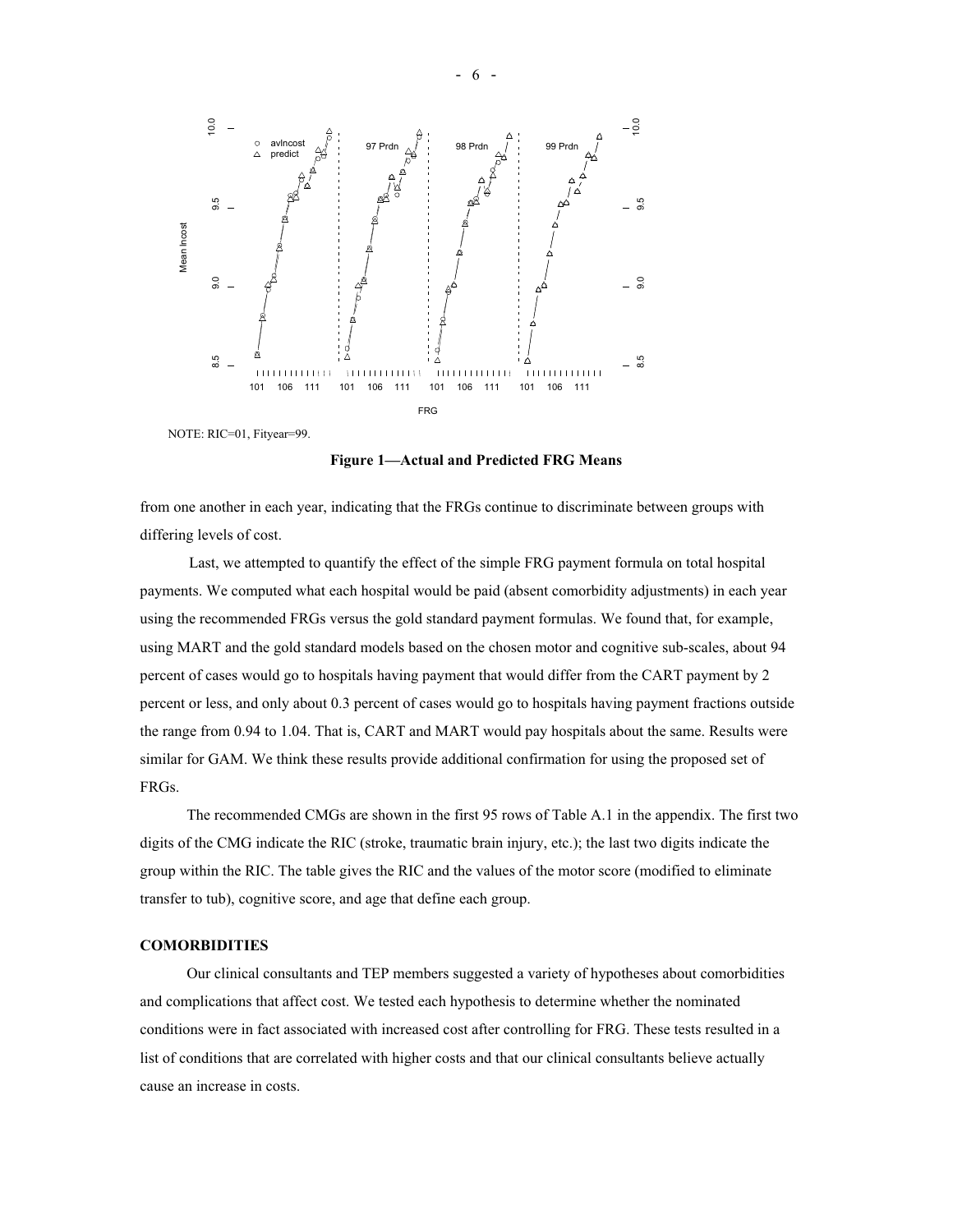We examined a series of alternative ways of incorporating extra payments for cases with relevant comorbidities into the payment system. We evaluated these alternatives with respect to the extent to which they match payments to cost, their stability over time, and the threat they pose to budget neutrality.

Based on this analysis, we recommended using three tiers to pay for relevant comorbidities in the initial year(s) of the IRF PPS. We found that some infrequent comorbidities cost substantially more than other comorbidities. We believe the difference is large enough that payment should be matched to cost in order to avoid problems with access and to provide adequate resources for these expensive patients. These expensive comorbidities, each of which increase cost by more than 15 percent on average, constitute tier 1. The remaining relevant comorbidities that affect cost were divided based on the size of their effect on cost. Comorbidities with a regression coefficient between 11 and 15 percent constitute tier 2, and comorbidities with a coefficient between 4 and 10 percent constitute tier 3 (see Table 2). The facility would receive a payment according to the most expensive tier for which the patient qualifies.

We also recommended that the amount of the additional payment for each tier be calculated based on RIC-specific data. The effects of the RIC are statistically important and have been consistent in every model we tried. Within each RIC, cost effects consistently vary with the tiers as we defined them based on their performance over all RICs*.*

There are reasons to be concerned about the quality of ICD-9-CM coding in our database. These fields have not been used routinely for analyses; the number of fields available on the FIM instrument to note comorbidities varied by source. Because comorbidities are probably undercoded in our data, we believe that paying a separate amount for each comorbidity might seriously threaten budget neutrality and could conceivably lead to upcoding. Further, paying a different amount for each comorbidity would cause payment amounts to vary from year to year and would add very little accuracy to the prediction of cost.

This comorbidity recommendation was used by CMS in its final rule. Although we are very confident that the rule will lead to reasonable payment amounts, there are several ways in which we would like to pursue refinement in the coming years, when we will have a more representative and better-coded database. First, we would like to systematically address all ICD-9-CM codes, rather than just the ones hypothesized by our clinical experts. Second, we would like to pursue the possibility of a complexity adjustment that better takes into account the cost of cases with multiple comorbidities (as well as multiple impairments). Third, we would like to integrate the analysis of comorbidities with the creation of FRGs to develop a single algorithm that produces Function Related Groups with comorbidities (FRGCs)*.*

#### **UNUSUAL CASES**

The FRGC system whose development was described in the previous section is appropriate only for typical cases—the approximately 80 percent of cases discharged to the community following completion of their rehabilitation program. We also analyzed options for paying for the remaining cases.

- 7 -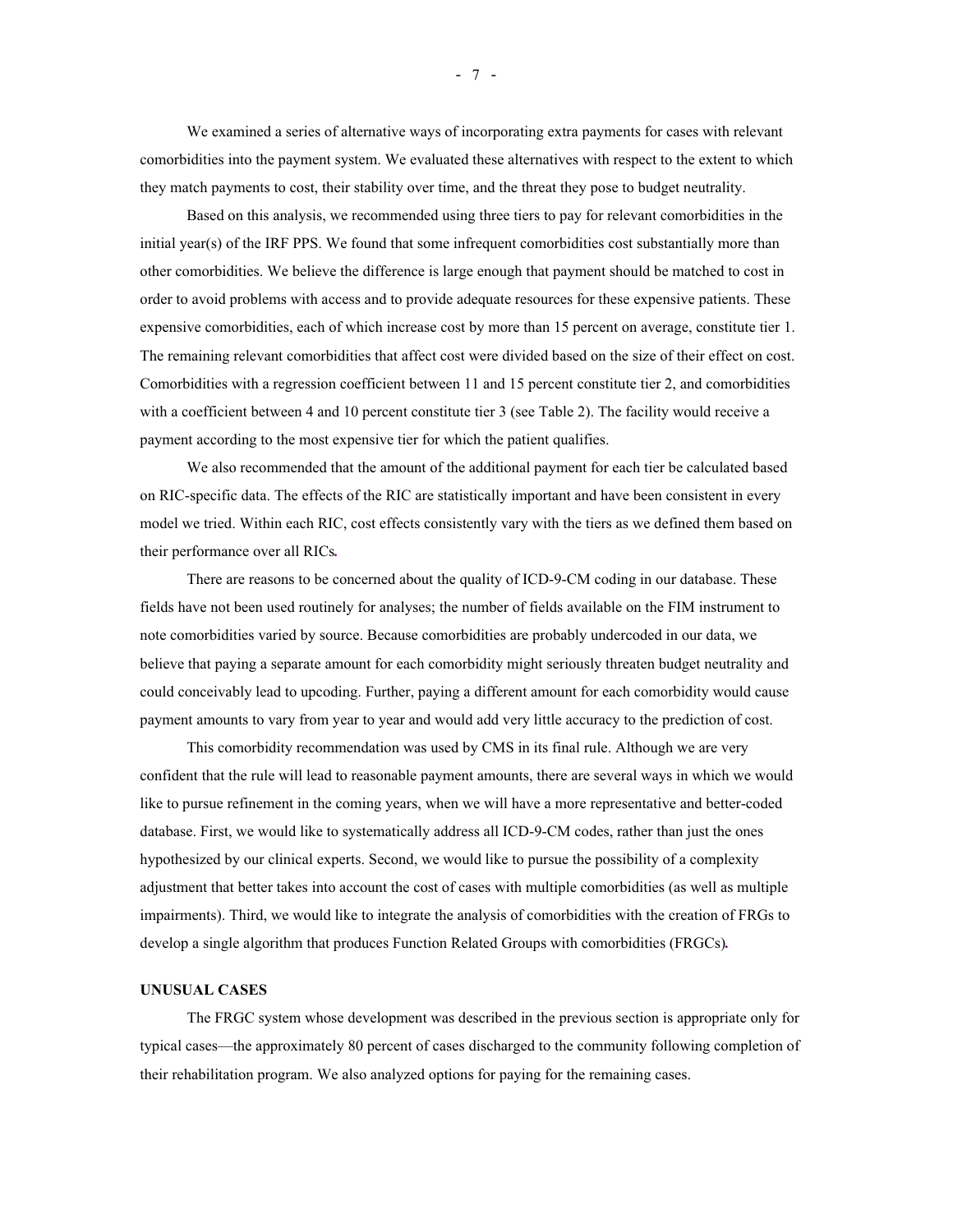| Condition                            | <b>Tier</b>             |
|--------------------------------------|-------------------------|
| Ventilator                           |                         |
| Miscellaneous throat problems        |                         |
| Candidiasis (selected)               |                         |
| Tracheostomy                         |                         |
| Vocal cord paralysis                 |                         |
| Malnutrition                         |                         |
| Intestinal infection, clostridium    | $\overline{2}$          |
| Dialysis                             | $\mathfrak{D}$          |
| Pseudonomas                          | $\overline{c}$          |
| Other infections                     | $\overline{2}$          |
| Cachexia                             | $\overline{2}$          |
| Dysphagia                            | $\overline{c}$          |
| Gangrene                             | $\overline{2}$          |
| Meningitis and encephalitis          | $\overline{2}$          |
| Renal complications of diabetes      | $\overline{\mathbf{3}}$ |
| Hemiplegia                           | 3                       |
| Aplastic anemia and selected anemias | $\overline{\mathbf{3}}$ |
| "Major" comorbidities in acute care  | 3                       |
| Obesity                              | $\overline{\mathbf{3}}$ |
| Esophageal conditions                | 3                       |
| Pneumonia                            | $\overline{3}$          |
| Non-renal complications of diabetes  | $\overline{\mathbf{3}}$ |
| Amputation of lower extremity        | $\overline{3}$          |

#### **Conditions in Each Comorbidity Tier**

NOTE: The ICD-9-CM codes that define each conditionare found in Carter et al. (2001).

## **Payment for Transfer Cases**

Short-stay transfers are defined as cases transferred, before the mean length of stay (LOS) for their FRGC, to hospitals or institutions that are paid as nursing homes by Medicare or Medicaid. If short stay transfer cases were to receive a full FRGC payment, most of these cases would be substantially overpaid relative to typical cases. The average payment-to-cost ratio for short stay transfer cases would be about 1.7. The payment-to-cost ratio for transfers to hospitals would be 2.0.

The potential profit from these cases might provide incentives for abuse. In order to avoid these incentives, it is prudent to implement a reduced payment for short stay transfers. It would not be prudent to reduce the payment for such cases much below expected cost. We do not want to discourage appropriate transfers that provide beneficiaries with needed services. Further, too-low payments for transfer cases or very short stay cases might have the unwanted effect of reducing access to inpatient rehabilitation for patients with a good, but not certain, chance to complete inpatient rehabilitation and return to the community.

Based on our model of the cost of transfer cases, the payment system that would best match payments to cost would be a per diem payment equal to the average payment for a day in the FRGC plus an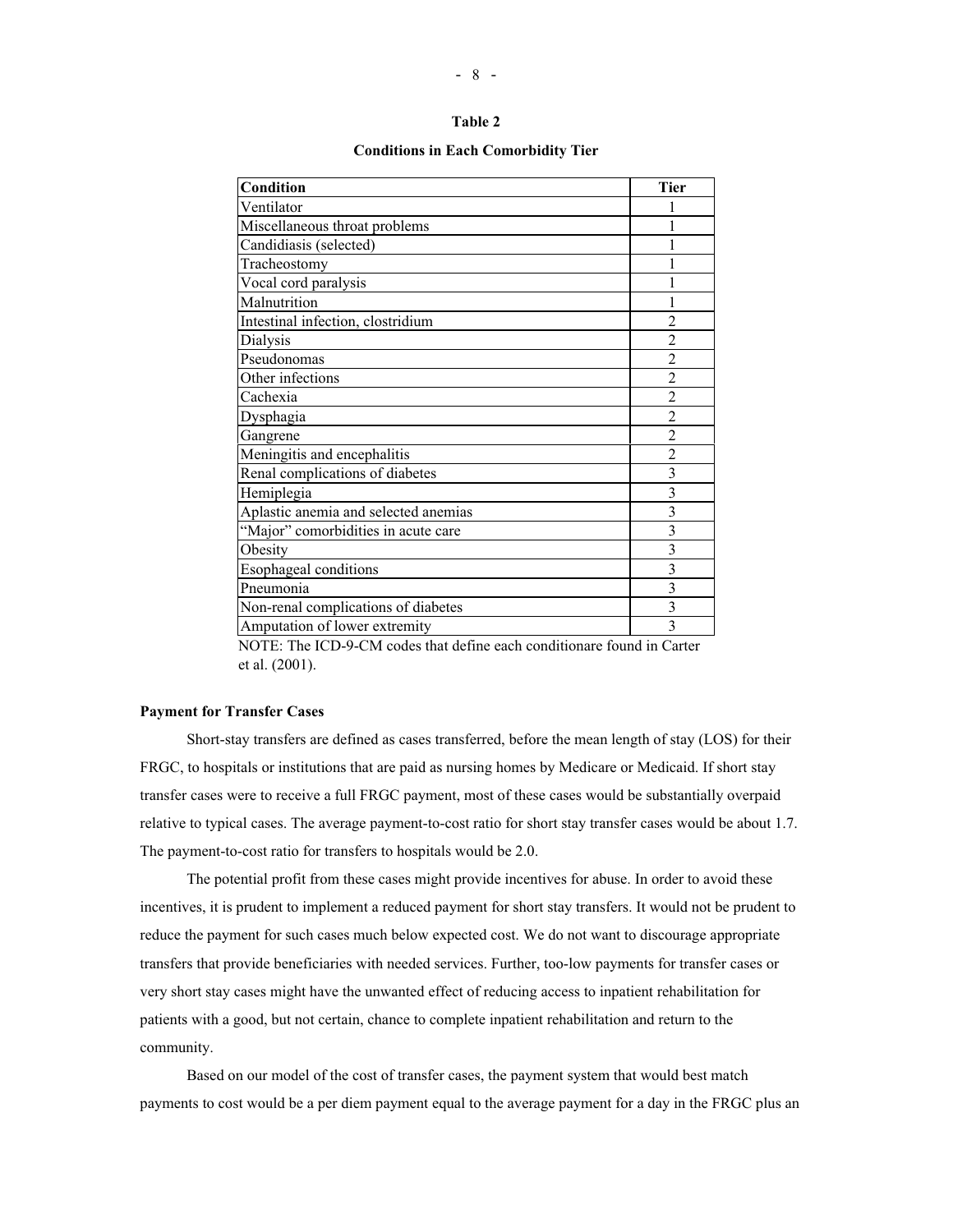additional case-level payment of one-half of the per diem, and we recommend such a payment. This recommendation was accepted in the final rule.

#### **Payment for Deaths and Atypical Short Stay Cases**

In our matched data set, 1.9 percent of discharges are not transfers and yet stay less than three days and cost much less than other cases. Even fewer cases die in the hospital—about one-half of one percent. On average, in-hospital death cases also cost less than typical cases in the same FRGC. The final set of CMGs includes a single group for atypical short stay cases. The death cases are subdivided by whether they were assigned to an orthopedic RIC and by LOS. These are the last CMGs in Table A.1.

#### **Bundling**

A patient's rehabilitation program is sometimes interrupted for a short period of time, usually because the patient has an episode of acute illness. Our analysis addresses the results of bundling two rehabilitation stays whenever the interruption ends with the patient returning to the same IRF within a short period of time. Only 29 percent of patients whose program is interrupted for less than a calendar day are discharged. Paying for each of these discharges would raise issues of fairness, so it seems very reasonable to bundle these cases. They would be slightly overpaid if each part of the stay received a full discharge payment. There are very few such cases, so it is unlikely to pose a substantial problem to any hospital.

Beyond the same-day interruptions, there is no analytical reason to choose any one particular period as the bundling criterion. We find discharges for over 80 percent of all recorded interruptions up to 30 days in length, so we expect that hospitals discharge patients with any interruption of more than 24 hours. For any period up to 10 days we would pay about the same 70 percent of costs as we do for the interval proposed in the NPRM that includes three calendar days. Using a per discharge payment, including a per diem payment for transfer cases, accurately matches payments to cost.

Based on these payment-to-cost ratios, we recommended that discharges for an interruption of more than 24 hours not be bundled. However, CMS chose to bundle two successive discharges if the patient returned to the same rehabilitation program within three days (i.e., on the day of discharge or either of the following two calendar days).

#### **WEIGHTS**

For any particular hospital, the payment for each case will be proportional to the relative weight assigned to the patient's CMG. To ensure that beneficiaries in all CMGs will have access to care and to encourage efficiency, we want to calculate weights that are proportional to the resources needed by a typical case in the CMG. So, for example, cases in a CMG with weight of 2 will typically cost twice as much as cases in a CMG with a weight of 1.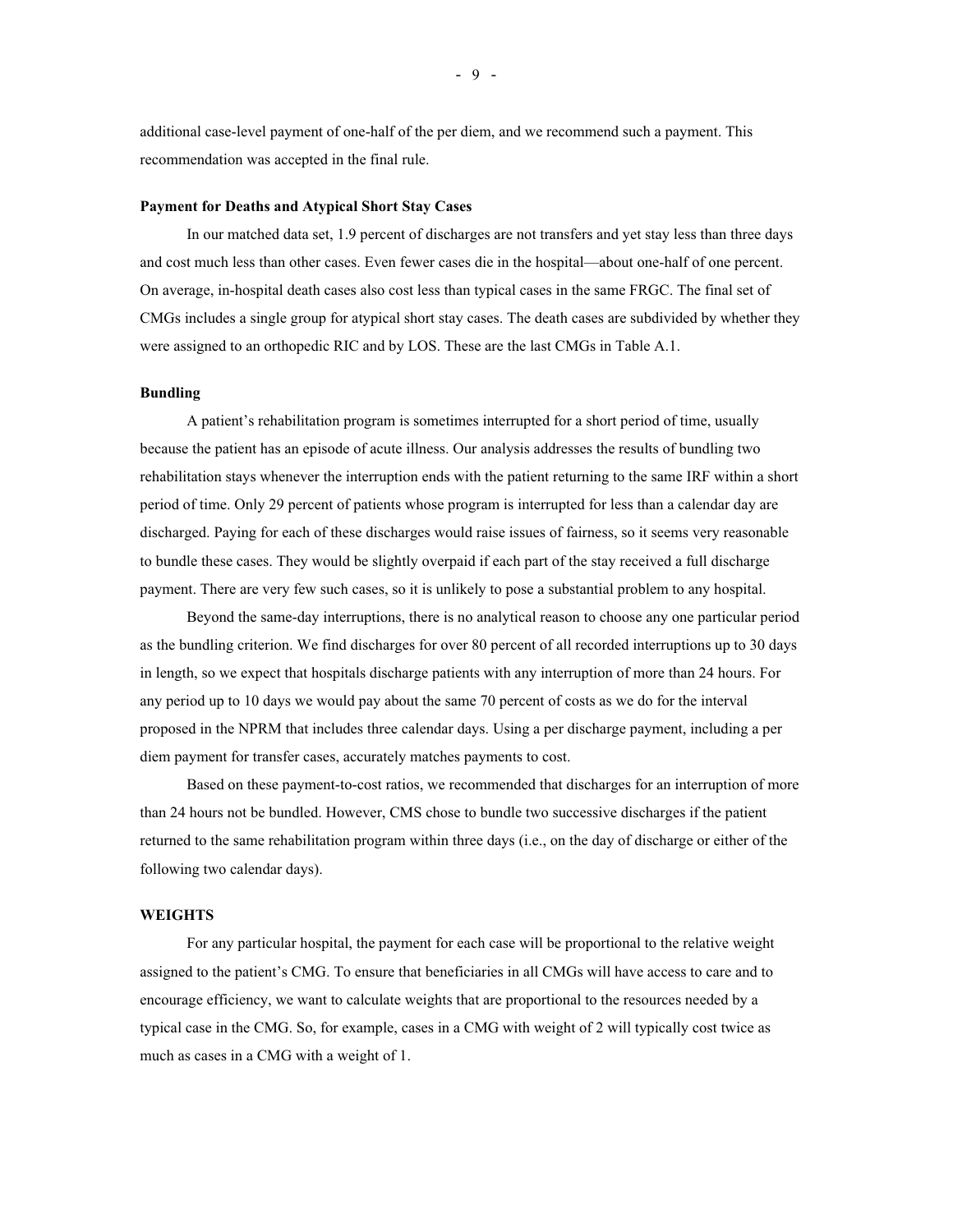The average of the relative weights for a set of cases is called the case mix index, or CMI. The CMI is the statistic that adjusts hospital payment for differences in case mix. The CMIs for cases at different hospitals can be compared in order to describe the relative costliness of each hospital's case mix.

We expect that the variation in costs across hospitals (especially between newer and older hospitals) is in part an artifact of TEFRA. One of our empirical findings from the interim report is that controlling for hospital costs using individual hospital identity results in estimates of the effect of comorbidity that are more precise than using either standardized cost or standardized charges. In this report, therefore, we updated the weight calculations using the Hospital Specific Relative Value (HSRV) method chosen in the interim report (and in the NPRM) and using new data and our new definitions of CMG.

In the resulting weight regression, the effects of our comorbidity tiers are highly significant, very precise in large RICs, reasonably precise in all RICs, and almost always monotonic. The small deviations in monotonicity were corrected by averaging.

The HSRV weights, however, exhibit CMI compression—i.e., hospitals with a high case mix index have costs that are higher relative to their CMI than hospitals with lower CMIs. The improved FRG and comorbidity definitions have only a small effect on measured compression. We show evidence that strongly suggests that part of the compression problem arises from the bundling of variable ancillary services into the routine per diem. Insofar as this is true, the hospital cost-per-case estimates are more accurate than the patient-level cost estimates. Therefore it makes sense to "decompress" the weights using the relationship between hospital cost per case and the CMI. This adjustment to the weights results in only a small change to individual weights and an even smaller change to the CMI at any hospital. Over half of hospitals would have changes of 1 percent or less in the CMI. A hospital at the 95th percentile would see its CMI increase by 2.4 percent.

We compared simulations using the HSRV (compressed weights) and the decompressed weights. We found the compressed weights overpaid hospitals in the lowest CMI quartile—a payment-to-cost ratio of 1.04—but that the decompressed weights cut this ratio to 1.02. The decompressed weights had a payment-to-cost ratio of 1.00 for the hospitals in the highest CMI quartile. There was no noticeable difference between the ratios for any other class of hospitals. Thus these simulations reinforce the value of the decompression algorithm.

#### **FACILITY-LEVEL ADJUSTMENTS**

We analyzed potential facility-level adjustments to the national payment amounts. These are factors that may account for systematic cost differences that are beyond the control of facility management and may be appropriate to recognize in the payment system. In addition to the statutorily mandated wage index, our interim report recommended that adjustments be made for serving low-income patients and for location in a rural area (i.e., outside a Metropolitan Statistical Area). This report updates the analyses in the interim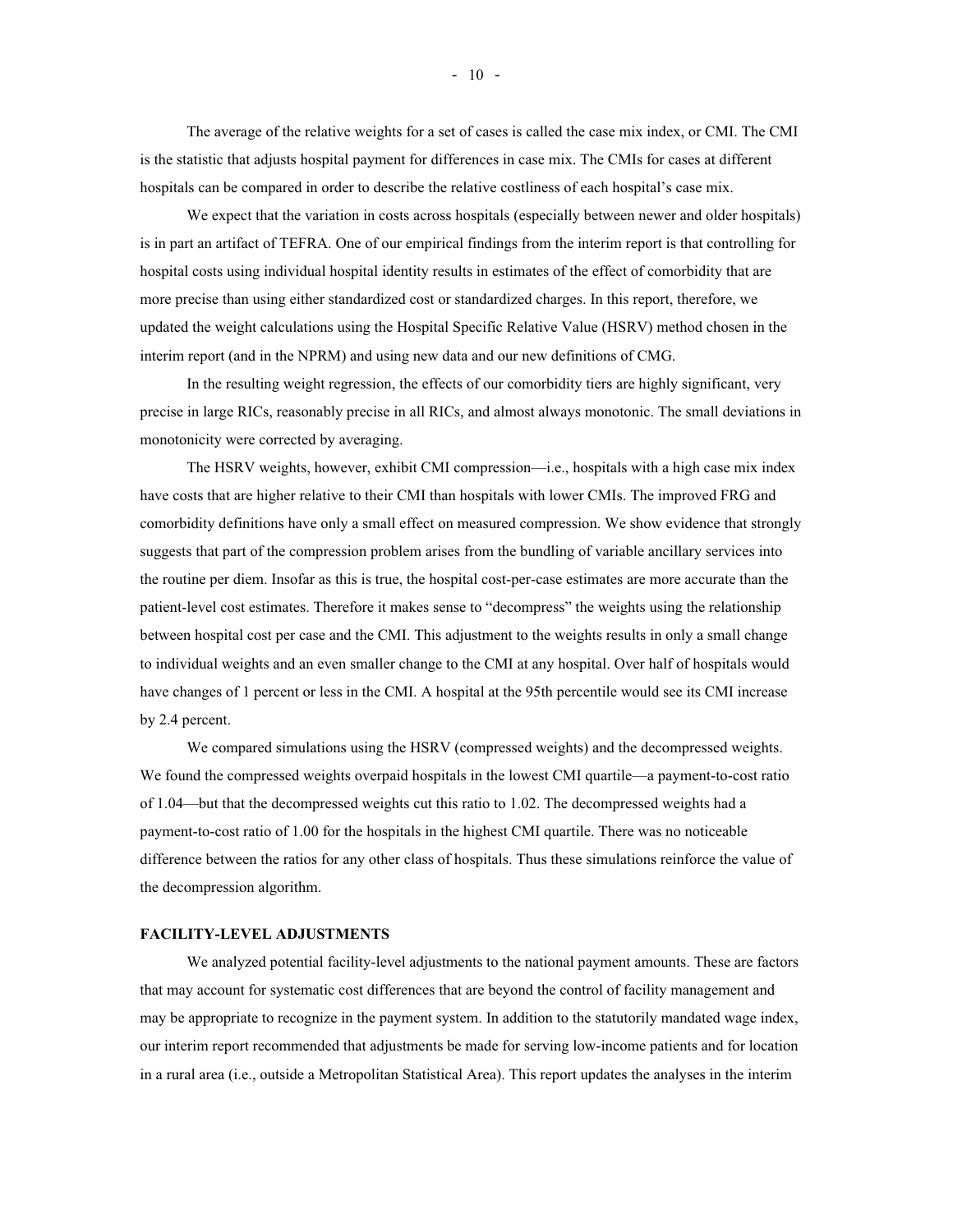report using more-recent data and improved measures for factors that may account for systematic cost differences.

#### **Methodology**

We updated and refined the explanatory variables that we used in the interim report. Next, we performed multivariate regression analyses to measure the effects of the factors on facility costs and establish potential payment adjustments. In "fully specified" regressions, we included a comprehensive set of explanatory regressions in order to understand the various factors that might affect cost per case. In our "payment" regressions, we limited the explanatory variables to those that are beyond the control of facility management and might be appropriate to recognize in the payment system. Within the payment regressions, we explored alternative ways of specifying the size of the facility's low-income population.

We used the coefficients from the payment regressions to determine potential adjustment factors for payment variables. We then simulated payments using the 1999 cases in our analysis file and determined the payment-to-cost ratios for different classes of hospitals for specific combinations of payment policies. We also undertook supplemental analyses to understand some of the regression and simulation results.

#### **Low-Income Variable**

i<br>L

 Since the log of 0 cannot be taken, we added a constant to the low-income ratios in our regressions. The payment adjustment recommended in the interim report and used in the NPRM was based on the log  $(0.0001 + DSH)$  form of the low-income variable, where DSH is the percentage of Medicare patients who are entitled to SSI plus the percentage of all inpatients who are eligible for Medicaid.<sup>1</sup> Here we considered other variables using DSH (e.g.,  $log(1 + DSH)$ ) and replacing DSH with other descriptions of the lowincome population.

The statistical performances of most alternatives were roughly similar. There is about a 5 percent increase in costs for each 10 percentage point increase in a facility's DSH ratio. A variable using the percentage of all patients who are either Medicare beneficiaries entitled to SSI or are non-Medicare patients eligible for Medicaid has similar results to the DSH percentage. A variable using only the percentage of Medicare patients who are entitled to SSI does not have as much explanatory power.

If we use the  $log(0.0001 + DSH)$  form that was used in the NPRM, the slope of the low-income patient adjustment is quite steep at the lowest DSH ratio—i.e., the low income patient adjustments for facilities with very low DSH ratios increase rapidly with small increases in the DSH ratio. Another problem

<sup>&</sup>lt;sup>1</sup>The name of the variable, DSH, was originally derived from "disproportionate share." The same variable is calculated within the acute care PPS. In the acute PPS, DSH is treated as if it were 0 below specific thresholds, and thus DSH payments are made only to hospitals with a "disproportionate share" of low income patients. In the IRF PPS, low-income patient adjustments go to all hospitals with any lowincome patients and thus the adjustment is called a low-income patient (LIP) adjustment in the final rule (CMS, 2001).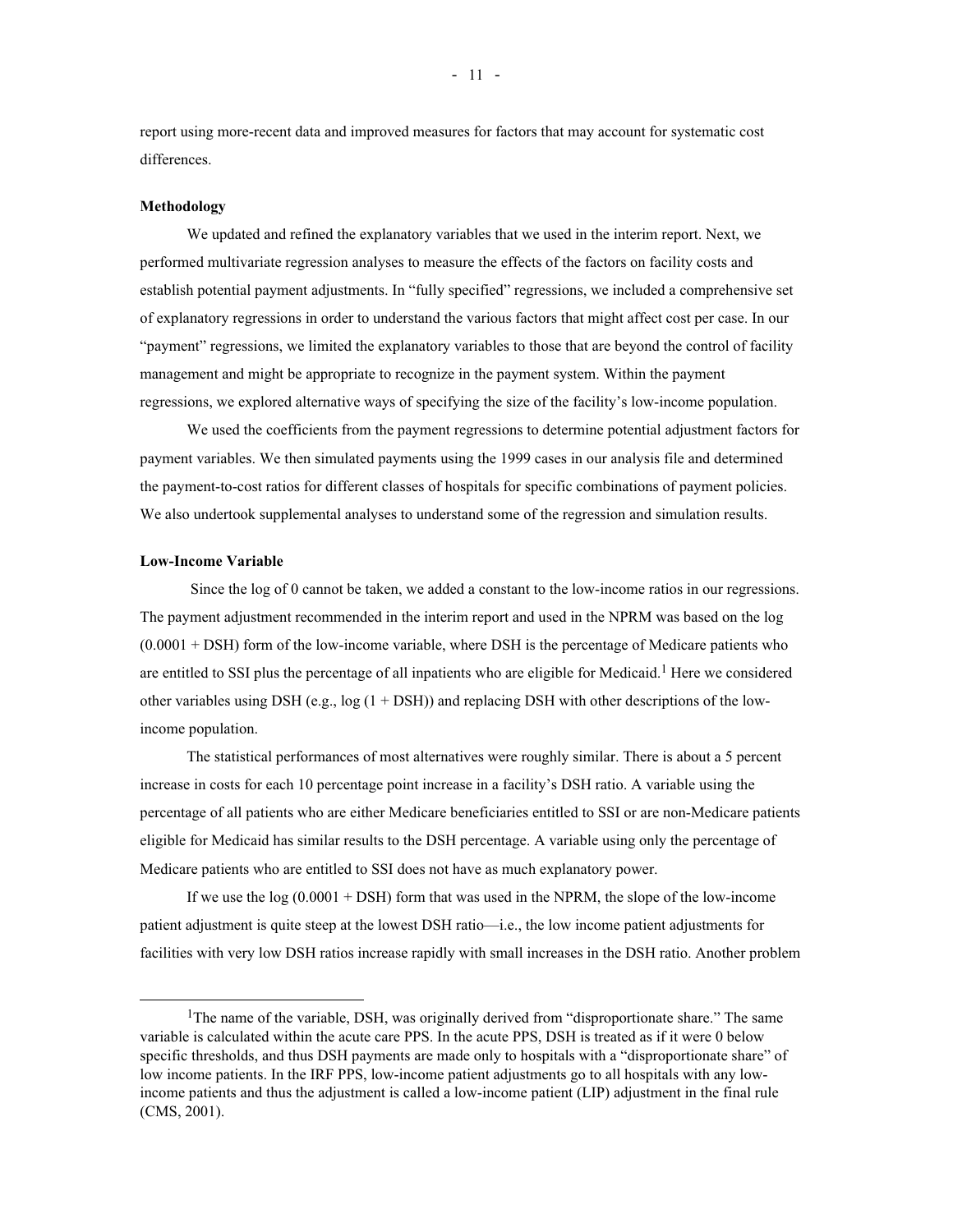with this form is that normalizing the adjustment factor to 1.0 for a facility with a 0 DSH ratio created misunderstanding regarding the size of the low-income patient adjustment relative to total payment. In fact, the payments for hospitals across the range of DSH values where most hospitals are concentrated would be very similar using either the  $log(0.0001 + DSH)$  or  $log(1 + DSH)$  form.

It is possible to mitigate the slope problem at the low DSH ratios by using a threshold so that all hospitals with a DSH ratio below the threshold have a low-income patient adjustment factor of 1.0. However, the exact location of the threshold would be arbitrary. If the threshold were high enough to eliminate the slope problem, the payment formula would perform very similarly to that from the  $log(1 +$ DSH) form, except in the region containing the few hospitals with the highest DSH values. For these hospitals the log  $(1 + DSH)$  form produces a larger payment adjustment. Using the log  $(1 + DSH)$  form, the payment-to-cost ratio for hospitals with a DSH ratio of 0.30 or higher is 1.07 compared with 1.025 using the log  $(0.0001 + DSH)$  form with a 5 percent threshold. Although the  $0.0001 + DSH$  form fits the data better in this region (and has a slightly higher R-square overall), the higher payment-to-cost ratio for the highest DSH hospitals using the log (1 + DSH) form may not be a policy concern. CMS chose to adopt the log (1 + DSH) adjustment in the final rule implementing IRF PPS.

#### **Geographic Areas**

The payment regression shows that rural hospitals are almost 19 percent more costly than other hospitals. Large urban hospitals are almost 4 percent less costly than other urban hospitals. The rural finding is highly significant while the large urban coefficient is only slightly significant and may be attributable to "outlier" hospitals.

The payment simulations indicate that a rural adjustment works well. The payment-to-cost ratios for both rural and urban facilities are close to 1.00. The average payment-to-cost ratio for facilities in large urban areas (1.01) is only slightly higher than for other urban hospitals (0.99) and rural hospitals (0.99). We recommended making an adjustment for hospitals located in rural areas but not for hospitals located in large urban areas (which would be negative) at this time. CMS adopted our recommendation in the final IRF PPS rule.

Differences in practice patterns do not appear to be contributing to the higher costs of care in rural hospitals. The lengths of stay and transfer rates in rural hospitals are similar to predicted values based on patient mix. With regard to large urban facilities, their average LOS is also close to predicted values. The transfer rates to hospitals—both total and short-stay—are slightly higher than expected and could be a possible factor in explaining the lower costs per case of large urban hospitals. In addition, other urban hospitals report a lower proportion of cases with comorbidities and have a slightly longer than expected average LOS. It is not clear whether this is attributable to differences in practice patterns and/or coding practices. We believe this issue should be reexamined after data from IRF PPS become available.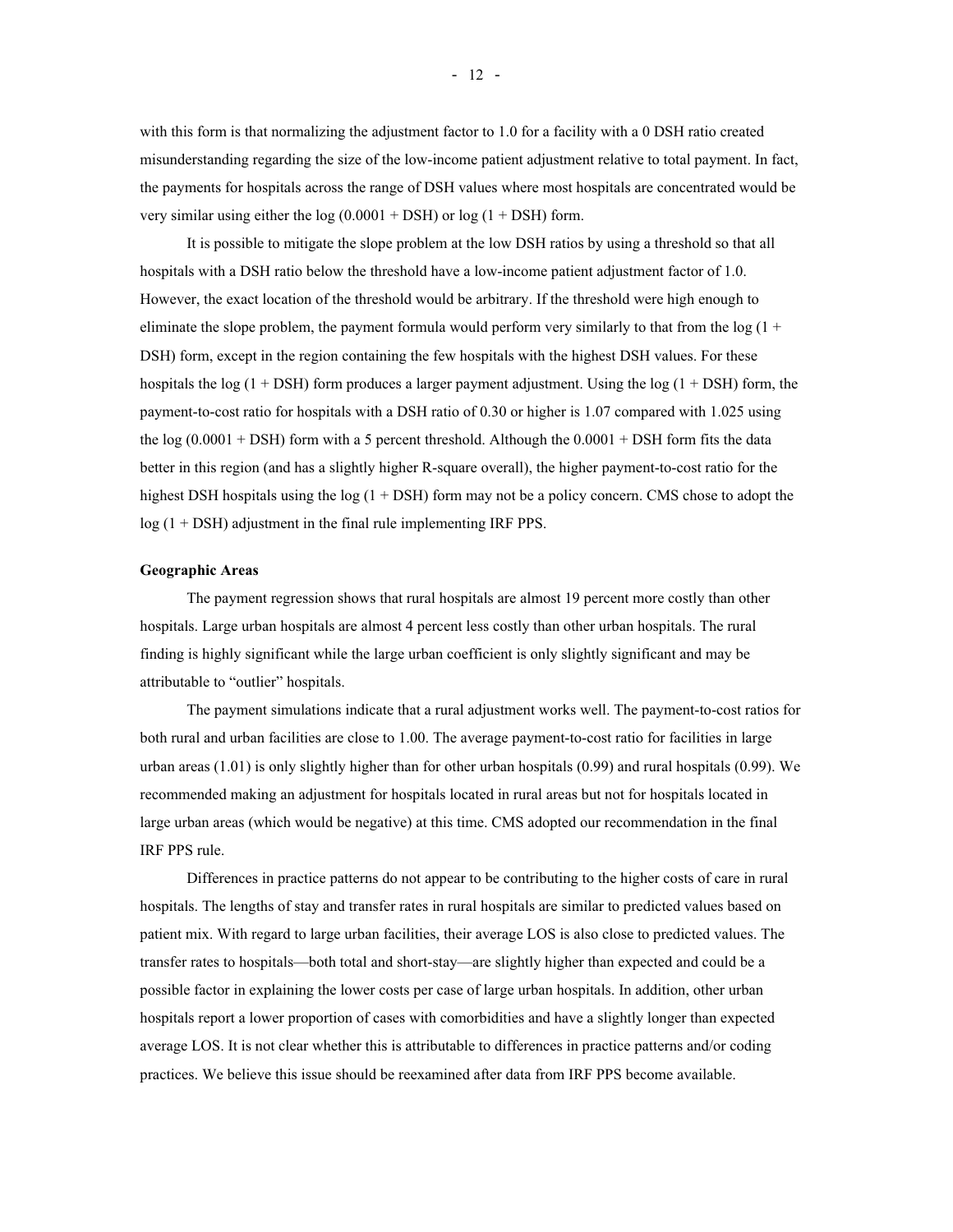One issue raised by the interim report was whether the facility adjustment for rural hospitals should instead be an adjustment for serving rural patients, so that urban hospitals that serve a substantial number of rural beneficiaries would also receive a payment adjustment. We found that rural patients in urban hospitals are about 1 percent more costly than their urban counterparts in the same hospital. About 4 percent of urban facilities draw more than half of their patients from rural areas. While these hospitals might be at a slight disadvantage, the magnitude of the disadvantage is very small and we do not believe an adjustment would be appropriate. Urban patients who are in rural hospitals are also more costly than their rural counterparts. Thus, the underlying issue may be whether or not patients who travel out of area for inpatient care are more costly. Refinements in the patient classification system would be preferable to a facility adjustment for these small numbers of patients.

#### **Other Hospital Characteristics**

Key findings from the regressions include the following:

- In the fully specified regressions using a comprehensive set of explanatory variables, the following variables are significant in explaining variation in cost per case: case mix, wage index, the proportion of low-income patients, type of facility (freestanding hospital or unit), certification date, size, and geographic location. In the interim report, teaching and type of ownership were also significant in the fully specified regression.
- Teaching is not significant in either the fully specified or payment regressions using any of several different measures of teaching intensity. However, problems measuring interns and residents may have affected our results. We found inconsistencies between the resident counts and the allocation of resident salaries, and between the ratio of residents to average daily census and the Residency Review Committee requirements related to patient load.
- The wage index is compressed when we define it as an independent variable. This result, which is different from our interim report finding, implies that the wage index may overstate the resources required in low-wage areas and understate the resources required in high-wage areas. We believe that this compression is attributable to a small number of influential "outlier" hospitals. When these hospitals are controlled for in the regression, the wage index is less compressed.

The issue of whether patterns of care contribute to the higher costs of freestanding hospitals is clouded by uncertainty over coding reliability. Freestanding hospitals report fewer comorbidities in each tier and have an LOS that is about 16 percent longer than the expected LOS for the patient mix. This issue should be examined after IRF PPS is implemented and hospitals have responded to the payment incentives to improve coding practices and to deliver care more efficiently.

We remain concerned about the small number of hospitals with the greatest teaching intensity because they appear to be underpaid relative to costs. Resolution of this problem, however, must wait for better data on interns and residents who serve in IRFs.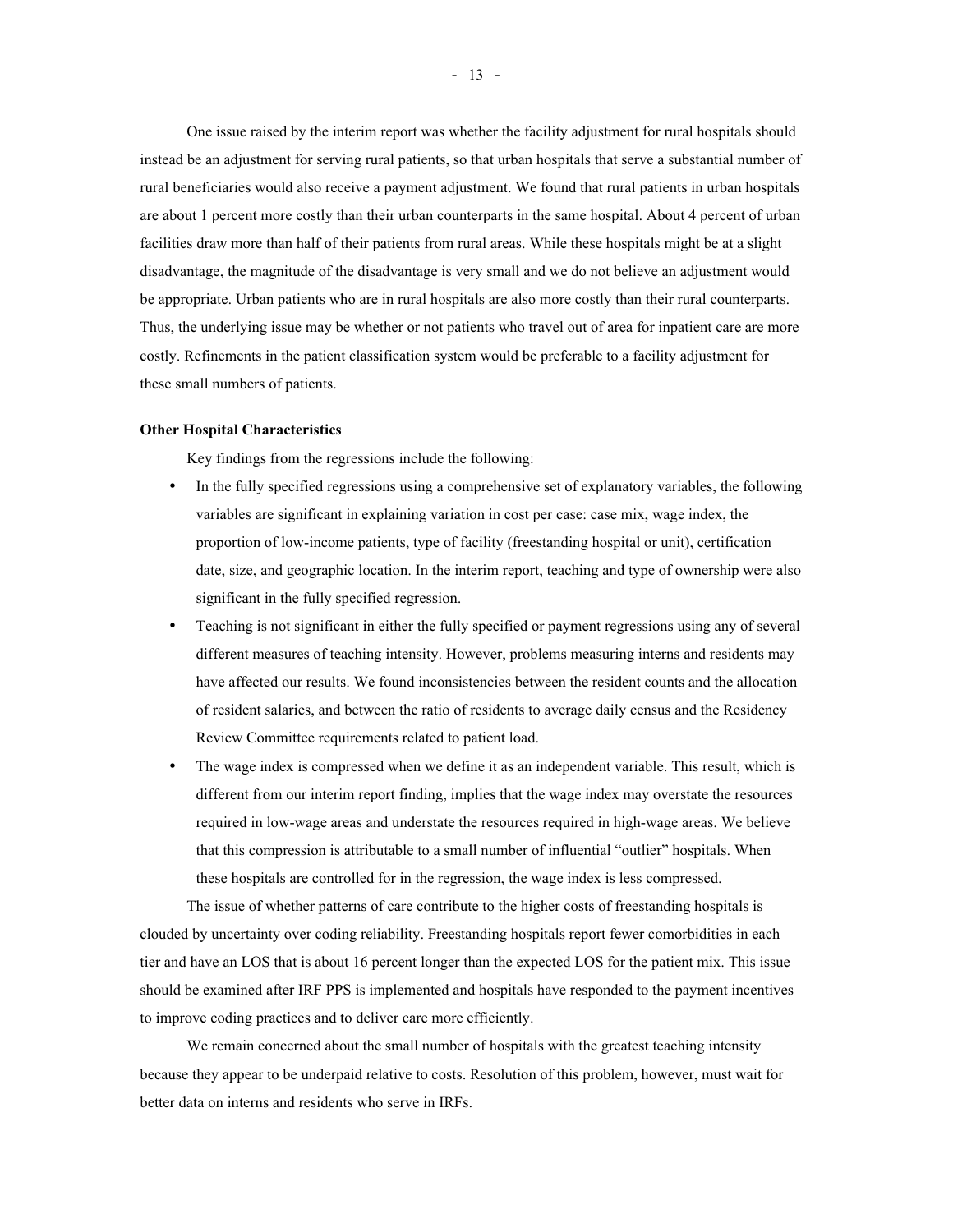#### **OUTLIER PAYMENTS**

Outlier payments are additional payments, beyond the normal CMG payment, made for very expensive cases. Such payments can reduce hospitals' financial risk from a PPS and should reduce the PPS incentive for hospitals to underserve very expensive cases. Also, because they are targeted to cases where the CMG payment is much lower than cost, outlier payments may help mitigate problems with the classification system. Because outlier cases are not paid at full cost, these payments cannot completely fix problems with the classification system; they can only provide limited compensation.

There are several drawbacks to outlier payments: Because payments are tied to costs, outlier payments may encourage hospitals to provide care that has less value than its cost. Further, because charges are used to measure costs, it might be possible for some hospitals to game their charging structure to obtain an unwarranted portion of the outlier payments. Finally, because hospital behavior may change after implementation of the IRF PPS, there is uncertainty about the relationship between the outlier parameters and the total amount of funds that will be spent on outlier payments. Thus, the more outlier payments that are planned, the larger the possible difference between realized total payment and the budget neutrality target.

We simulated payments to evaluate quantifiable outcomes of different targets for the amount of outlier payments: from no outlier payments to 5 percent of total payments in 1 percent increments. The outcomes we evaluated include financial risk and the match of payments to costs at each hospital and at groups of hospitals. The findings from these simulations of payment on 1999 cases are very similar to those on the 1997 data presented in our interim report:

- Increasing the amount of outlier payments decreases financial risk, but the rate of improvement decreases.
- Increasing the amount of outlier payments also increases the match between payment and cost at the hospital level—but also at a decreasing rate.
- Increasing the amount of outlier payments has little effect on the payment-to-cost ratio of groups of hospitals.

We then attempted to weigh the measured effects against other unquantified effects in order to reach a recommendation and found no reason to change the recommendation in our interim report—the outlier target should be set at 3 percent of total IRF PPS payments. CMS chose the same 3 percent value in the final rule.

#### **RELATIONSHIP BETWEEN HOSPITAL PAYMENT AND COST IN THE IRF PPS**

The simulations also allow us to summarize the performance of a PPS that incorporates each of our major recommendations for policy: the classification system; payment for short-stay transfer cases; HSRV weights; the facility payment adjustment that uses the hospital wage index, rural location, and DSH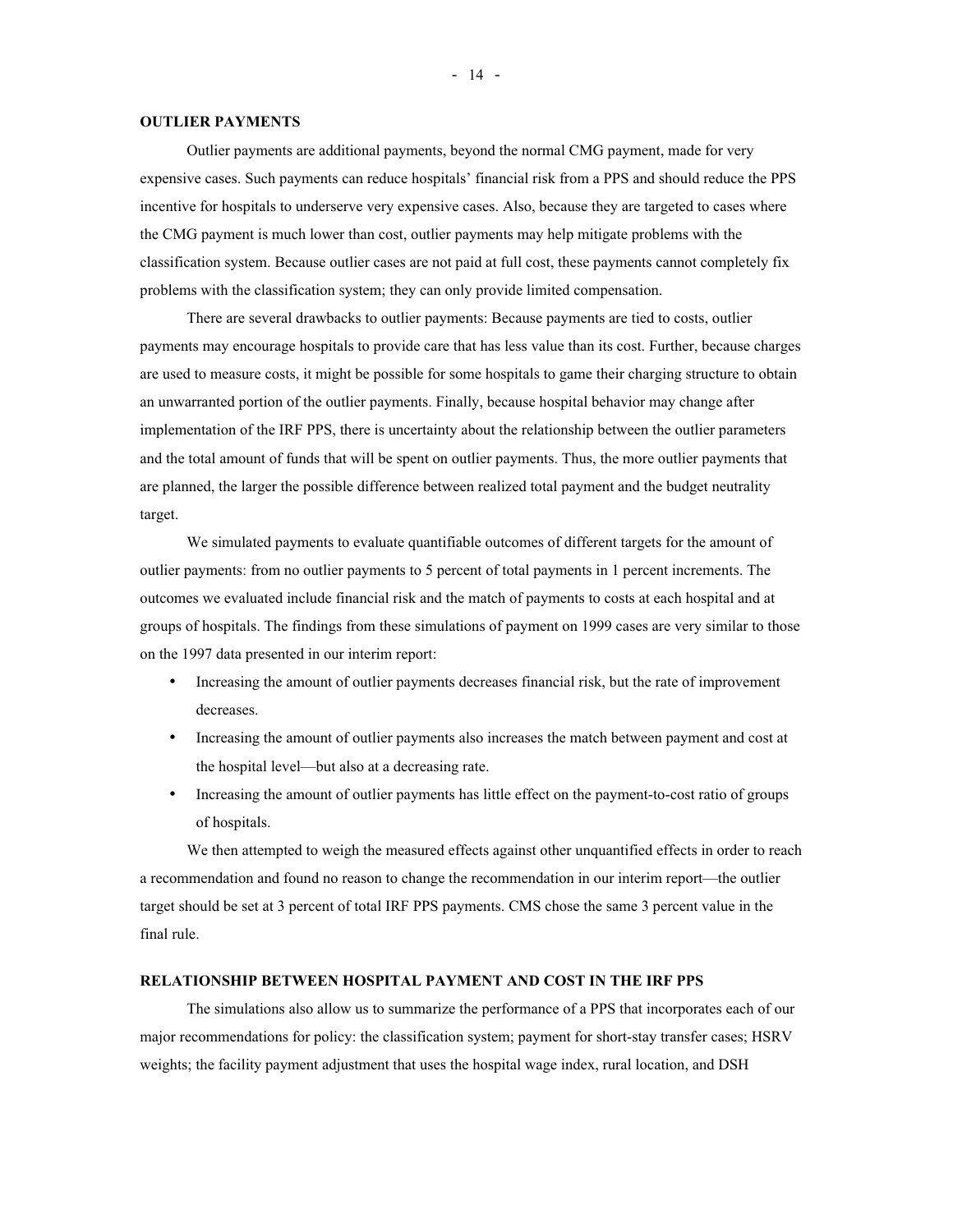percentage; and the 3 percent level of outlier payment. The classification system used for unusual cases was described earlier and includes bundling.

The accuracy of the system at the hospital level is summarized by the standard deviation of the difference between average payment and average cost. As shown in Table 3, the average payment per case at each hospital explains 57.1 percent of the variance across hospitals in cost per case.

# **Table 3 Percent of Variance in Facilities' Cost Explained by the IRF PPS**

| Standard deviation of cost per case                         | \$3,651 |
|-------------------------------------------------------------|---------|
| Standard deviation of difference between payment and cost   | \$2,390 |
| per case                                                    |         |
| Percent of the variance in cost explained by payment (Efron | 57.1%   |
| R-Square)                                                   |         |

The report also presents the payment-to-cost ratio for various groups of hospitals. For most characteristics that we examined, the ratios are within 3 percent of 1.00. The smallest ratio is for very small freestanding hospitals that may lack economies of scale.

## **CONVERSION FACTOR**

i<br>L

Congress mandated that the payment system in FY 2002 must be designed to be budget neutral—that is, estimated IRF PPS payments per case in FY 2002 must equal the estimated amount of TEFRA payments per case.<sup>2</sup> We assessed alternative methods for determining the national conversion factor. Each of the methods assumes that the cases at each hospital in FY 2002 will be similar to the hospital's cases in 1999. Our computation accounts for facility adjustments and outlier payments. Since the conversion factor multiplies all IRF PPS case payments, it is a key to meeting the congressional budget neutrality requirement.

We assessed the accuracy of the method proposed in the NPRM, along with four alternatives. The NPRM method was the only one available at the time and uses only case data from the matched FIM-MEDPAR sample. However, we actually know a lot about the non-sample hospitals—in particular we know their TEFRA payment, their facility adjustment factor, and their characteristics such as rural location and freestanding status. Further, we know something about their case mix. We know the number of cases whose rehabilitation followed a hospitalization for stroke, the number of cases that followed a joint replacement, and so on. Diagnoses on the MEDPAR rehabilitation record tell us more about case mix. Further, the LOS and the discharge destination for the case can help predict its case weight.

<sup>&</sup>lt;sup>2</sup>It was mandated that the budget neutrality calculation ignore hospital decisions to move entirely to the IRF PPS in FY 2002.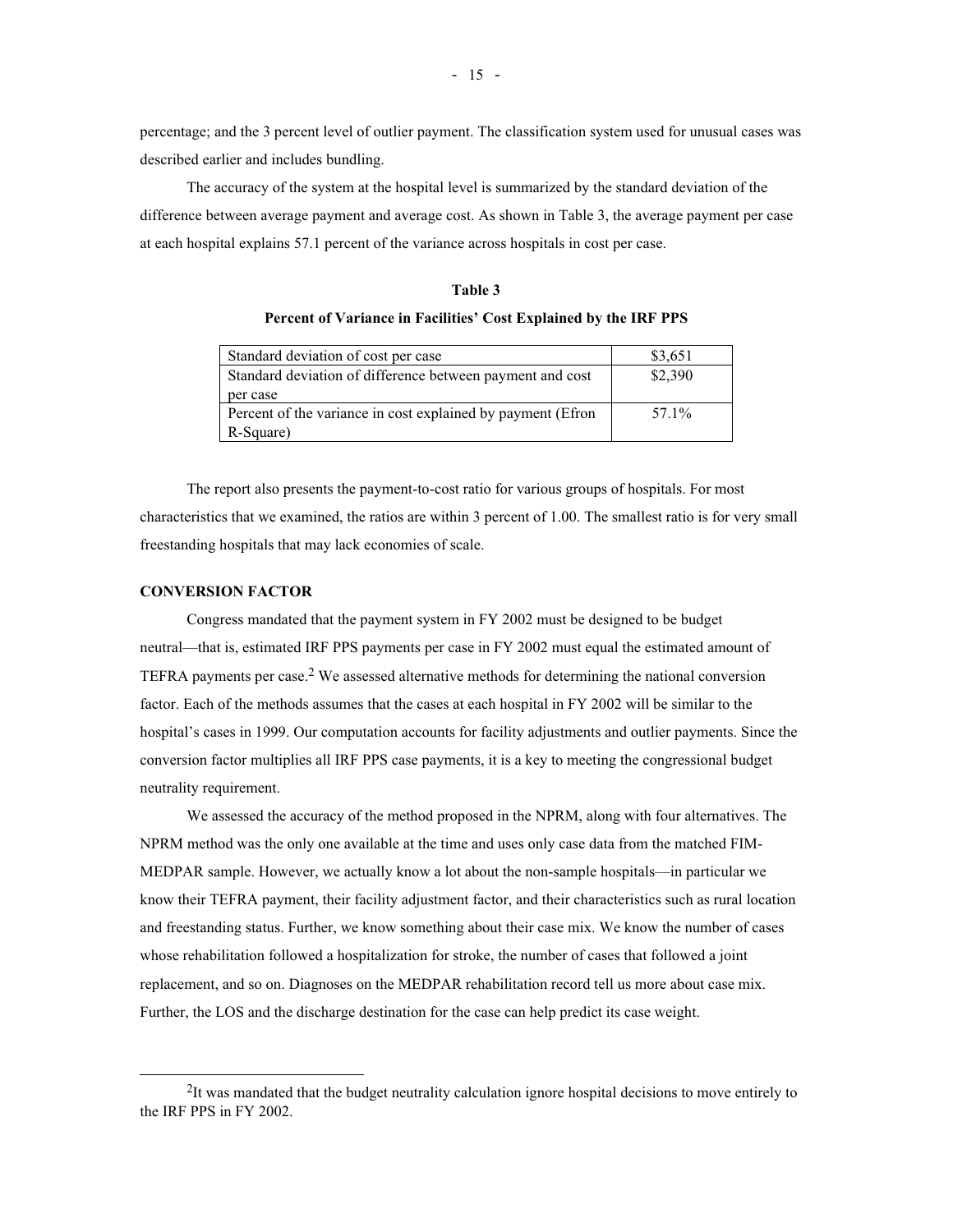In addition to sample data, our four alternative models used hospital characteristics and case characteristics of the non-sample MEDPAR cases to estimate the CMI of non-sample hospitals and cases. We then combined these CMI estimates with known information about TEFRA payments and the IRF PPS facility adjustment to estimate the conversion factor. We evaluated these alternatives using four tenfold cross-validation runs.

We found that all of the models are substantially more accurate than the NPRM method. Thus we would be better off using our data to estimate the CMI at hospitals. Further, a model based on case-level data appeared to be the most accurate. It reduced the typical error in the conversion factor from a 10 percent validation sample by slightly more than half of the error in the conversion factor from the NPRM method.

We then estimated the actual conversion factor using each of these models. We did so by combining the actual data for the sample cases with CMI predictions from the models for other hospitals and/or cases. The model that we believe is most accurate results in a conversion factor of \$11,977, which is 1 percent greater than the conversion factor from the NPRM method. The majority of this increase occurs because hospitals are less likely to report very short stay cases to the FIM databases.

Our estimate assumes no behavioral response to the PPS. The CMS Actuary calculated a behavioral offset to this conversion factor based on historical experience with new payment systems. The calculation reflected reduced cost (and therefore reduced TEFRA payment) achieved by transfers to home health care and long-stay transfers to institutions. Thus the national conversion factor used in the final rule was \$11,838, which is 1.16 percent lower than the conversion factor we calculated under the assumption of no change in behavior.

#### **ASSESSMENT INSTRUMENTS FOR PPS**

This project analyzed whether the use of the Minimum Data Set–Post Acute Care (MDS-PAC) as proposed in the NPRM would adversely affect system performance, patients, or hospitals. FIM and PAC data on more than 3,000 cases from 50 hospitals were collected. Three calibration teams re-rated the FIM and the PAC on more than 200 of these cases.

#### **Coding the Impairment That Is the Primary Reason for Admission**

The study found that there were problems and notable disagreement with impairment group code selection regardless of which instrument was used. When data collectors were required to record an impairment code (without the benefit of having a menu to select from), codes were missing or invalid (meaningless) 10–11 percent of the time. When the calibration teams were asked to score the same cases that institutional data collectors had scored, 27–29 percent of the time either one or both of the teams used an invalid code or, when both used valid codes, the codes mapped into different rehabilitation impairment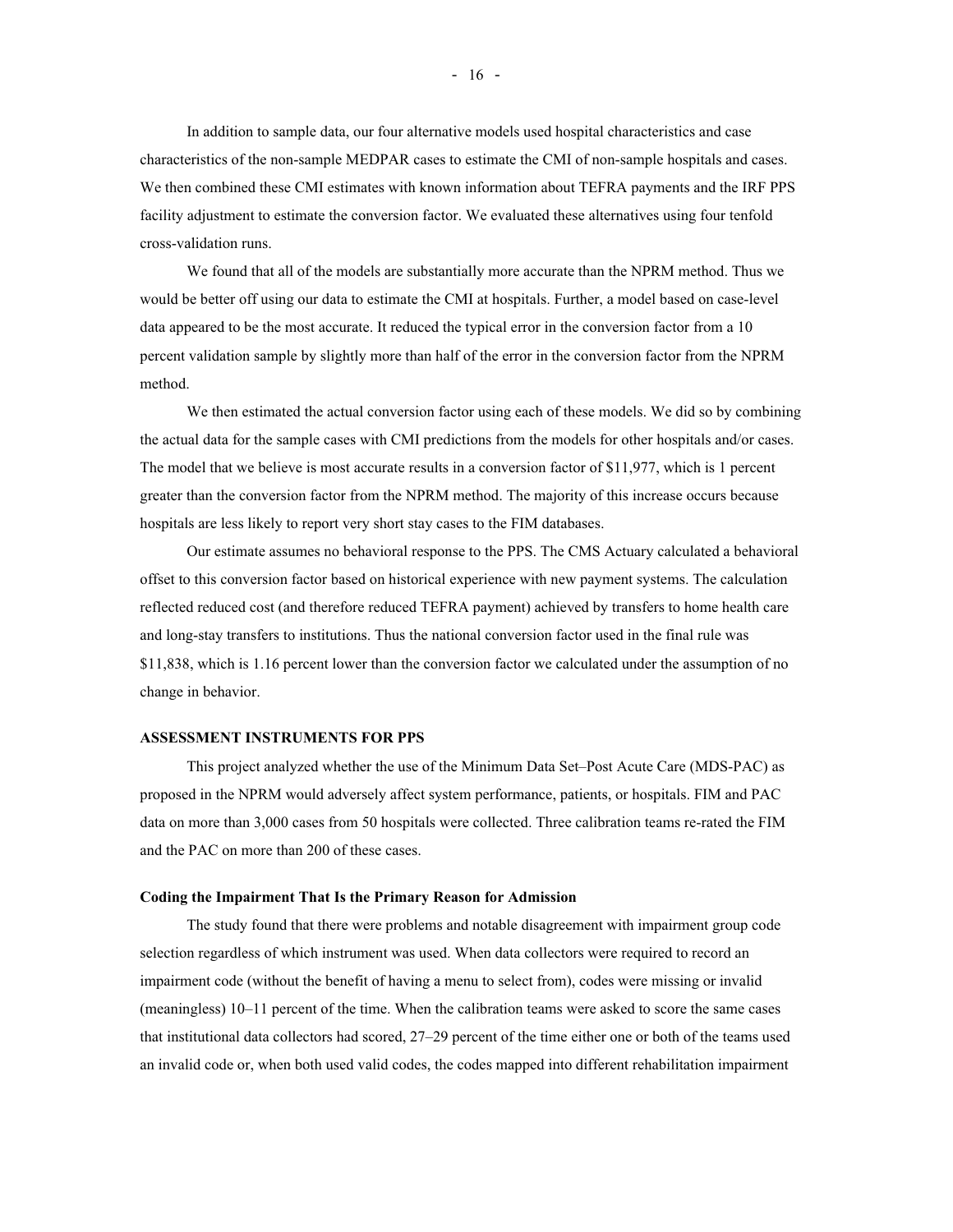categories. This finding indicates a need for additional rules and clarifying instructions governing rehabilitation impairment group selection.

#### **Estimating FIM Scales from MDS-PAC Data**

In order to classify patients into CMGs using the MDS-PAC, motor and cognitive scales similar to those in the FIM were created from items in the PAC. For the cognitive scale we used a translation developed by Dr. John Morris; for the motor items we built on and revised his initial work.

While parsimonious in length, the FIM actually has a fairly complex set of scoring rules. Some of these rules differed explicitly from those in the PAC; others merely could not be replicated. One of the most obvious issues was the difference in the assessment periods: The PAC looked back at the first three days after admission and the FIM looked back over 24 hours anytime during the first three days. Further, distinguishing independence from modified independence was often difficult. Information on use of devices was frequently inadequate to score modified independence due to use of devices. The FIM also scored patients who would otherwise be independent but who took more than a reasonable amount of time, or those for whom there was a safety concern, as having modified independence. None of these distinctions was captured in the PAC or its item scoring. The scoring for total assistance (dependence) was substantially different for the two instruments. In the FIM, patients were scored as requiring total assistance when they performed fewer than 25 percent of the subtasks or work associated with the item. The MDS-PAC coded total assistance when the patient did not participate in the activity and required full staff performance.

We evaluated our "revised" translation and demonstrated that it did, in fact, reduce the mean difference in motor scores between the FIM and the PAC by 50 percent from the original Morris translation. Despite the improvement, we found that the agreement between the instruments as measured by kappa statistics was poor to moderate. Comparing the levels of instrument agreement between the institutional teams and our calibration teams, we found that the calibration teams had notably higher levels of agreement between the FIM and the PAC.

Although much of the difference in motor scores was due to differences in the scoring rules, some resulted from scoring error in both the MDS-PAC and the FIM. For example, the fact that some of the scoring rules were counterintuitive may have lead to increased scoring error. The MDS-PAC's activities of daily living (ADL) assist codes instructed coders to score one person doing weight-bearing assistance with one limb as a "1" but to combine all other one-person assists (torso, multiple limb, and non-weight-bearing) with the no-assistance group. Another example occurred in the scoring of bowel and bladder appliance support for patients on medication. When a nurse handed an otherwise independently functioning patient a medication, coders were instructed to score the MDS-PAC's appliance support item as maximum assistance. Since hospital policy required that the nurse hand the patient the medication unless patients were on special medication programs (which was unlikely at admission), these patients were all scored as

- 17 -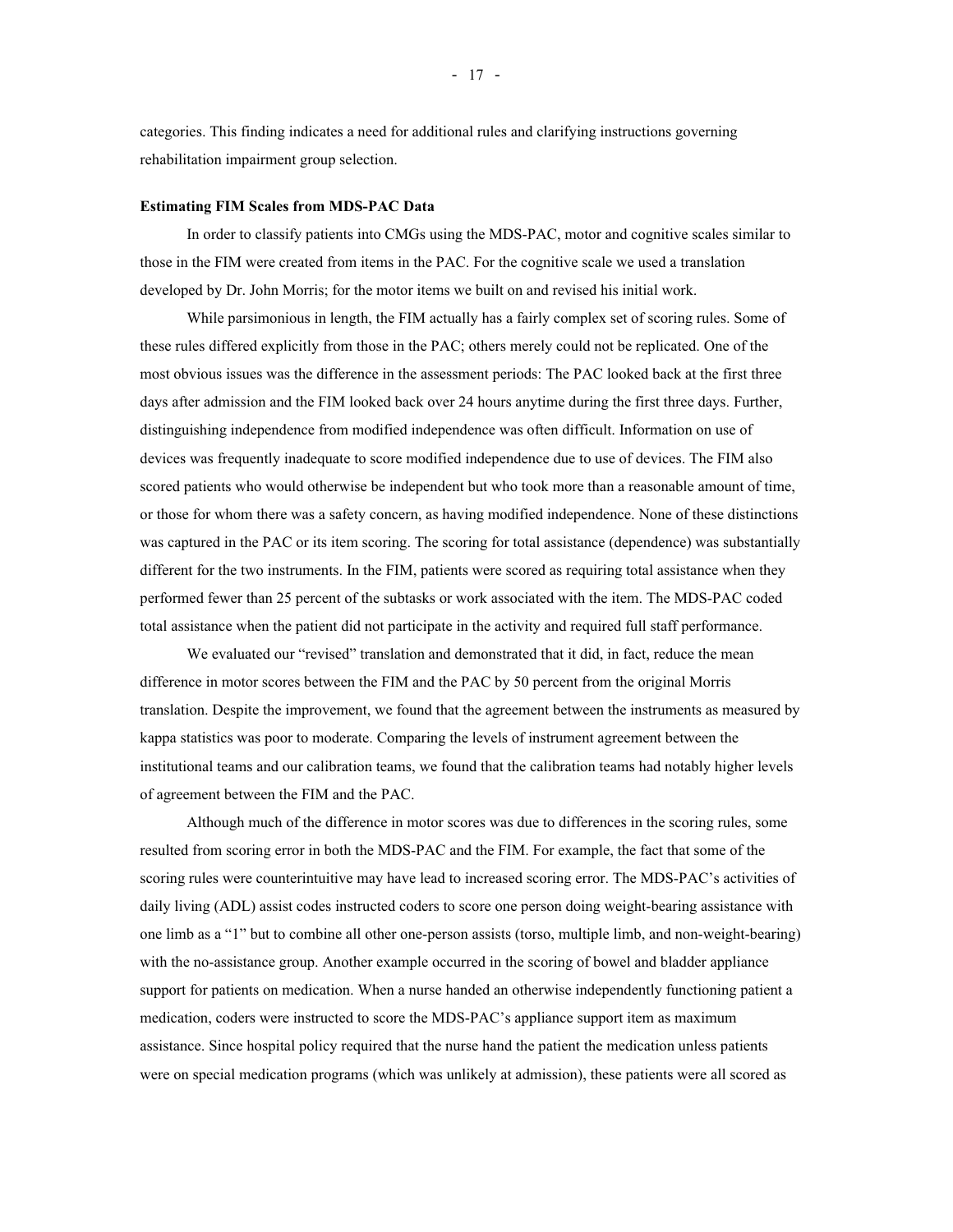highly dependent on the MDS-PAC. The situation was exacerbated by including Metamucil, a fiber enhancement given to most hospitalized patients, on the medication list.

We anticipated that differences in the assessment periods between the instruments contributed to the mean difference in motor scores, and we found, in fact, that it did, but not in the simple ways we expected. Patients whose FIM motor exams were completed on day 2 had significantly larger differences than those whose exams were completed on day 1 or day 3. The size of the PAC scoring team also influenced the difference: Two- and three-person teams had less bias than one-person teams and those with four or more. After controlling explicitly for all the variables that we could, we found that a test of random effects for hospitals was highly significant. The latter implied that hospitals were systematic in their scoring differences, but this was not explained by the independent variables. We also tested for random slope effects with patient-level variables and found that some of these were also significant. "Significant differences" here means that different hospitals scored particular types of patients differently. Together, these findings suggest that more training is needed to adequately standardize the assessment process.

#### **Estimating CMGs**

Next, we mapped FIM and "pseudo-FIM" motor and cognitive scores into CMGs and tried several different approaches to improve the match between the mappings. We found that the FIM and the MDS-PAC mapped into the same CMG 53 percent of the time initially. We improved the level of agreement to 57 percent by using a regression mapping of "pseudo-FIM" items onto the FIM scores and by dropping the facility with the worst-matching rate. Although this level of CMG agreement between instruments (53–57 percent) was low, scoring reliability within both instruments was also poor and led to low levels of agreement, 50 percent for the FIM and 55 percent for the PAC (when the CMGs from calibration team responses were compared with institutional team responses on the same instrument).

Despite poor classification agreement, mean payment differences between the two instruments were small, averaging -\$46, and not significantly different from zero. At the facility level, mean per-case differences increased to \$82. Although these differences are not large, we found that more than 20 percent of the facilities experienced revenue differences of 10 percent or more. Our multivariate analysis of payment differences showed significant differences across hospitals, but these were not associated with patient or hospital characteristics.

#### **Reliability and Accuracy**

When we compared the scoring concordance (reliabilities) on the two instruments, we found that the FIM had somewhat higher kappas and levels of absolute agreement than the PAC. However, our reliability measures for the FIM motor scale, the cognitive scale, and 11 of 13 motor items were substantially less than those reported in the literature (see the meta-analysis of 11 studies in Ottenbacher et al. (1996)). The meta-analysis did not provide information on how actual FIM assessments were performed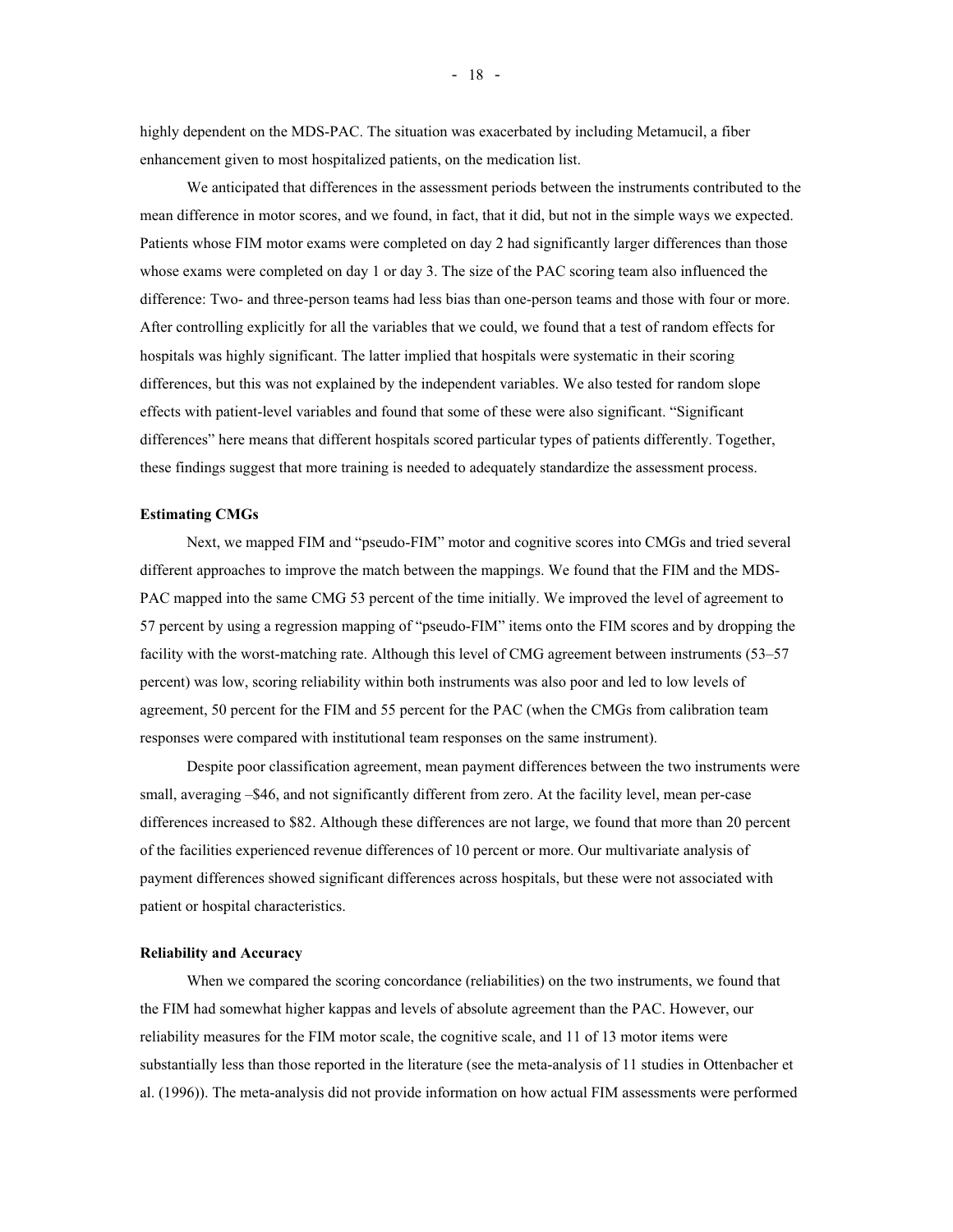in those studies. Our calibration teams were made up of observers and information gatherers who did not actually do any physical assessment (at times, they were trying to gather information that was as much as three days old), so procedural differences may have contributed to lower reliabilities. However, one could also argue that their greater dependence on information from treating clinicians makes their individual judgment less important and should have increased agreement.

The simplicity of the FIM scoring sheets was deceptive because the actual scoring rules were actually quite complicated. Two examples of explicit questions on the MDS-PAC allowed us to observe how FIM scorers had overlooked scoring nuances. In the "Eating" item, FIM rules instructed that patients with chewing problems, and those on modified diets for swallowing problems who were otherwise independent in eating, should be scored as having modified independence. Assuming that the PAC items were measured without error, patients with chewing problems or those on modified diets were scored correctly only 43 percent of the time. Fortunately, chewing problems and/or diet modifications occur in only 6 percent of otherwise independent eaters. Another example is the FIM locomotion item, which required (with one exception) that patients walk at least 150 feet to score above maximum assistance. Again, assuming that the explicit distance response in the MDS-PAC was correct, we observed that FIM scorers overlooked the distance requirements 16 percent of the time. Among patients who were unable to walk 150 feet, 24 percent were scored incorrectly. Including these elements explicitly should improve scoring accuracy.

#### **Administration Cost**

By far the biggest difference between the instruments was their length. Conceptually, the PAC is a much broader instrument. An important limitation of this study is that we have yet to look at the benefits of this expanded conceptual base. The PAC required 147 minutes on average to complete, compared with 25 minutes for the FIM—a sixfold difference. We found a clear learning curve during the study (the average completion time for the first two weeks of the study of 184 minutes fell to 120 minutes for weeks 7 and 8), which could continue to reduce times beyond those reported here. The size of the data collection team also influenced data completion times significantly: The larger the team, the longer the time. By the end of the study, one-person teams had times that were consistent with those reported in the NPRM (85–90 minutes).

#### **Overview of Instrument Analyses**

In summary, the instrument study's most important findings were the following:

- Scoring concordance (reliabilities), while somewhat higher on the FIM than the PAC, were not as high as desired for payment.
- The best translations and mappings of the PAC into CMGs agreed with the FIM only 53–57 percent of the time.
- Despite this poor agreement, overall payment differences between the instruments were small.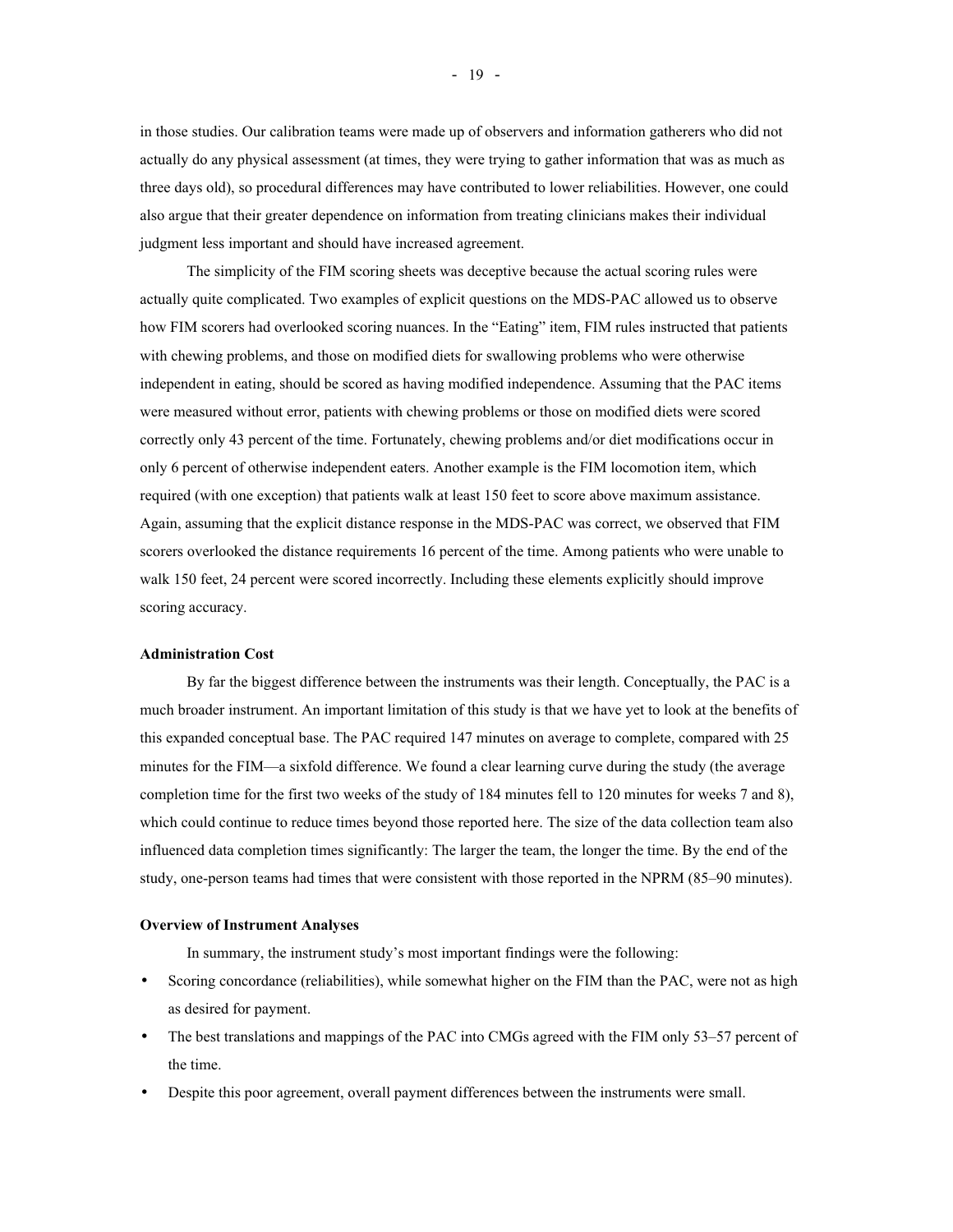- Twenty percent of the hospitals could have revenue differences of 10 percent or more, depending upon which instrument is used.
- All of our multivariate analyses showed strong random effects for hospitals with few other significant variables, suggesting that additional training could help standardize responses and remove hospitalspecific differences.
- The administrative burden associated with the MDS-PAC, 120 minutes compared with 23 minutes for the FIM by the end of the study, was substantial.

CMS created a new assessment instrument for use with the IRF PPS. It includes the FIM items, but modifies the scoring rules when an activity has not been observed. Further, the new instrument requires that the hospital record additional information about each of the FIM items that were found here to be particularly complex.

#### **MONITORING**

A major focus of our ongoing work will be the development of a system to monitor the impact and performance of the IRF PPS. This system will perform two primary functions. First, it will monitor the care delivered by IRFs before and after IRF PPS implementation. It will do this by tracking changes in patient access to care, costs of care, Medicare payments for care, the financial status of IRFs, and the outcomes of IRF care. We will use this information to assess the positive and negative effects of the IRF PPS and to determine if the PPS is meeting its intended goals. We will hypothesize about potential problems with the IRF PPS and monitor whether or not these problems materialize. This effort will involve analyzing regional and national trends in IRF care and identifying unusual hospitals. (No data that could be used to identify individual hospitals will be publicly released.) The monitoring system will also be used to determine areas where the IRF PPS needs refinement.

Second, the system will monitor changes in the care delivered across post-acute care settings. This function is important because the financial incentives created by the IRF PPS may affect the number and mix of patients using other types of post-acute care and because changes in the payment systems for other types of care may affect the patients admitted to IRFs. We will thus track changes in the number and types of patients seeking care across the range of post-acute care settings. We will then assess the implications of these care patterns for costs to beneficiaries, providers, and the Medicare program as a whole. We will also assess trends in the outcomes of post-acute care, including mortality rates and hospital readmissions.

The monitoring system will be designed with input from the TEP and from CMS and will draw on analyses conducted during phase I. Baseline measures of cost, access, and quality will be developed over the next year. Post-implementation data will be analyzed and evaluated starting in fall 2002.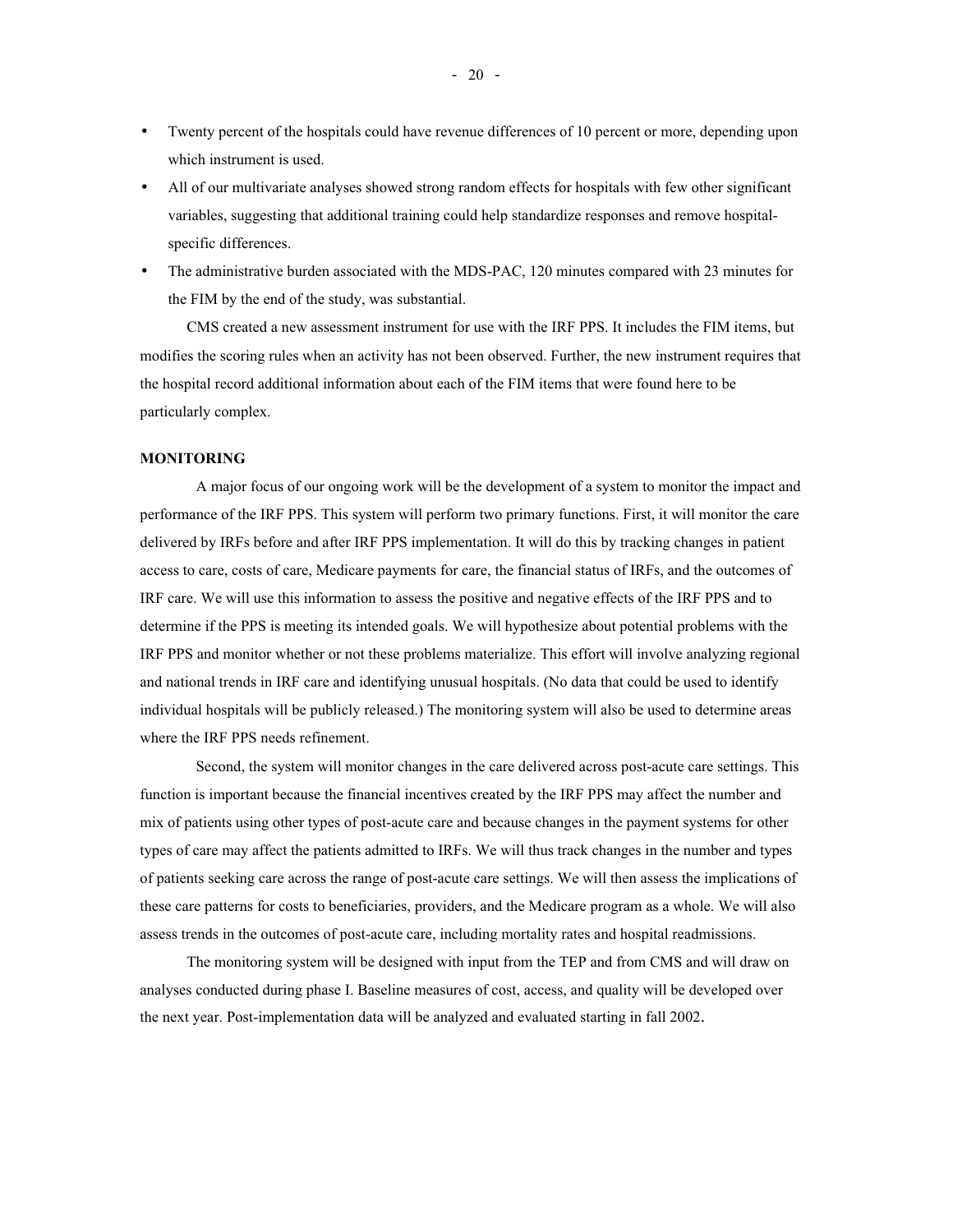## **APPENDIX**

## **Table A.1**

# **Definitions of CMGs**

| <b>CMG</b> |                                           |                                                          |
|------------|-------------------------------------------|----------------------------------------------------------|
|            | Number Rehabilitation Impairment Category | <b>Functional Status and Age</b>                         |
| 0101       | <b>Stroke</b>                             | Motor score 69-84 and cognitive score 23-35              |
| 0102       | <b>Stroke</b>                             | Motor score 59-68 and cognitive score 23-35              |
| 0103       | <b>Stroke</b>                             | Motor score 59-84 and cognitive score 5-22               |
| 0104       | <b>Stroke</b>                             | Motor score 53-58                                        |
| 0105       | <b>Stroke</b>                             | Motor score 47-52                                        |
| 0106       | <b>Stroke</b>                             | Motor score 42-46                                        |
| 0107       | <b>Stroke</b>                             | Motor score 39-41                                        |
| 0108       | <b>Stroke</b>                             | Motor score 34-38 and patient is 83 years old or older   |
| 0109       | Stroke                                    | Motor score 34-38 and patient is 82 years old or younger |
| 0110       | Stroke                                    | Motor score 12-33 and patient is 89 years old or older   |
| 0111       | <b>Stroke</b>                             | Motor score 27-33 and patient is between 82 and 88 years |
| 0112       | <b>Stroke</b>                             | Motor score 12-26 and patient is between 82 and 88 years |
| 0113       | <b>Stroke</b>                             | Motor score 27-33 and patient is 81 years old or younger |
| 0114       | <b>Stroke</b>                             | Motor score 12-26 and patient is 81 years old or younger |
| 0201       | Traumatic brain injury                    | Motor score 52-84 and cognitive score 24-35              |
| 0202       | Traumatic brain injury                    | Motor score 40-51 and cognitive score 24-35              |
| 0203       | Traumatic brain injury                    | Motor score 40-84 and cognitive score 5-23               |
| 0204       | Traumatic brain injury                    | Motor score 30-39                                        |
| 0205       | Traumatic brain injury                    | Motor score 12-29                                        |
| 0301       | Non-traumatic brain injury                | Motor score 51-84                                        |
| 0302       | Non-traumatic brain injury                | Motor score 41-50                                        |
| 0303       | Non-traumatic brain injury                | Motor score 25-40                                        |
| 0304       | Non-traumatic brain injury                | Motor score 12-24                                        |
| 0401       | Traumatic spinal cord injury              | Motor score 50-84                                        |
| 0402       | Traumatic spinal cord injury              | Motor score 36-49                                        |
| 0403       | Traumatic spinal cord injury              | Motor score 19-35                                        |
| 0404       | Traumatic spinal cord injury              | Motor score 12-18                                        |
| 0501       | Non-traumatic spinal cord injury          | Motor score 51-84 and cognitive score 30-35              |
| 0502       | Non-traumatic spinal cord injury          | Motor score 51-84 and cognitive score 5-29               |
| 0503       | Non-traumatic spinal cord injury          | Motor score 41-50                                        |
| 0504       | Non-traumatic spinal cord injury          | Motor score 34-40                                        |
| 0505       | Non-traumatic spinal cord injury          | Motor score 12-33                                        |
| 0601       | Neurological                              | Motor score 56-84                                        |
| 0602       | Neurological                              | Motor score 47-55                                        |
| 0603       | Neurological                              | Motor score 36-46                                        |
| 0604       | Neurological                              | Motor score 12-35                                        |
| 0701       | Fracture of lower extremity (LE)          | Motor score 52-84                                        |
| 0702       | Fracture of lower extremity (LE)          | Motor score 46-51                                        |
| 0703       | Fracture of lower extremity (LE)          | Motor score 42-45                                        |
| 0704       | Fracture of lower extremity (LE)          | Motor score 38-41                                        |
| 0705       | Fracture of lower extremity (LE)          | Motor score 12-37                                        |
| 0801       | Replacement of LE joint                   | Motor score 58-84                                        |
| 0802       | Replacement of LE joint                   | Motor score 55-57                                        |
| 0803       | Replacement of LE joint                   | Motor score 47-54                                        |
| 0804       | Replacement of LE joint                   | Motor score 12-46 and cognitive score 32-35              |
| 0805       | Replacement of LE joint                   | Motor score 40-46 and cognitive score 5-31               |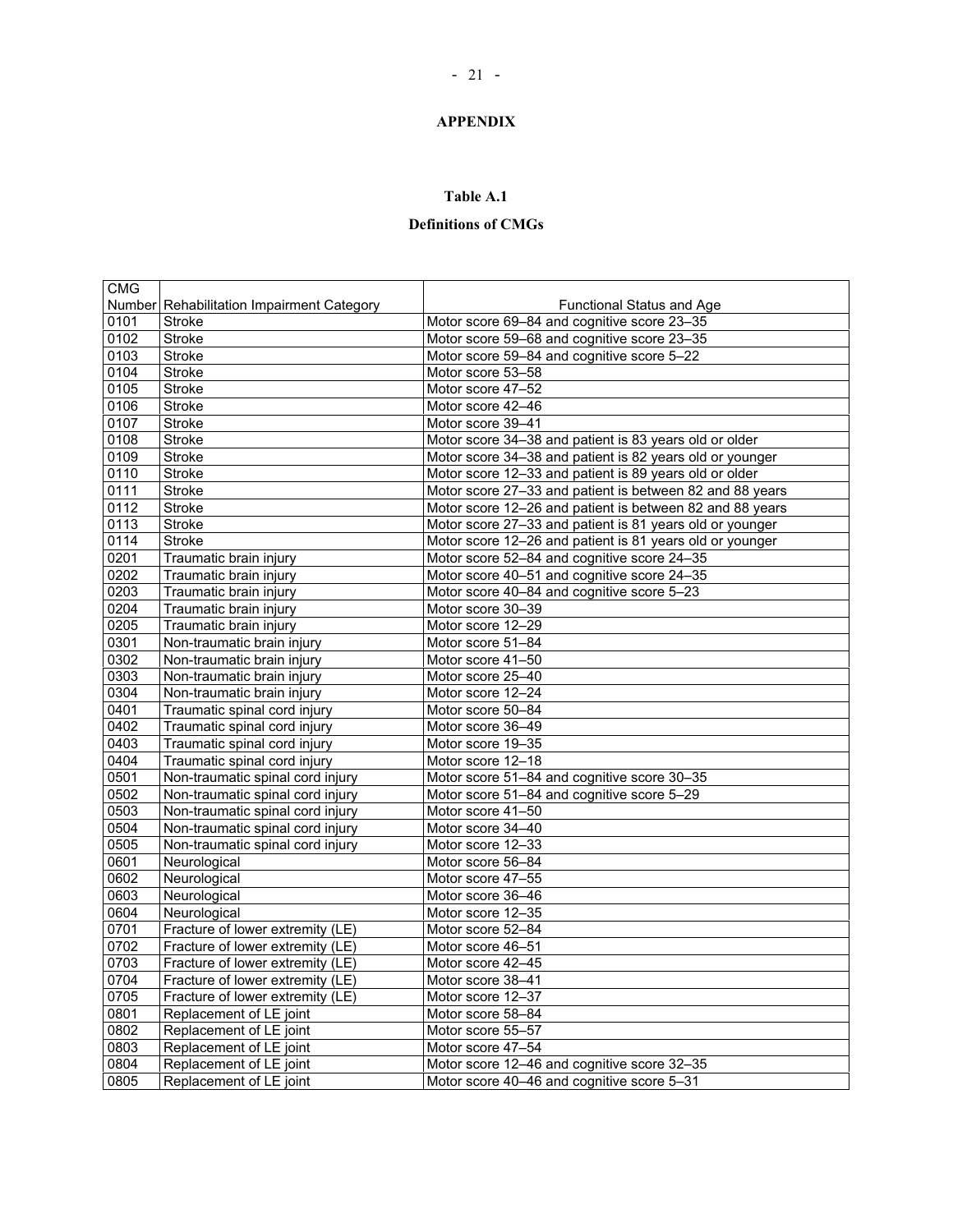# **Table A.1 (continued)**

| 0806                                         | Replacement of LE joint                 | Motor score 12-39 and cognitive score 5-31                                    |
|----------------------------------------------|-----------------------------------------|-------------------------------------------------------------------------------|
| 0901                                         | Other orthopedic                        | Motor score 54-84                                                             |
| 0902                                         | Other orthopedic                        | Motor score 47-53                                                             |
| 0903                                         | Other orthopedic                        | Motor score 38-46                                                             |
| 0904                                         | Other orthopedic                        | Motor score 12-37                                                             |
| 1001                                         | Amputation, LE                          | Motor score 61-84                                                             |
| 1002                                         | Amputation, LE                          | Motor score 52-60                                                             |
| 1003                                         | Amputation, LE                          | Motor score 46-51                                                             |
| 1004                                         | Amputation, LE                          | Motor score 39-45                                                             |
| 1005                                         | Amputation, LE                          | Motor score 12-38                                                             |
| 1101                                         | Amputation, other than LE               | Motor score 52-84                                                             |
| 1102                                         | Amputation, other than LE               | Motor score 38-51                                                             |
| 1103                                         | Amputation, other than LE               | Motor score 12-37                                                             |
| 1201                                         | Osteoarthritis                          | Motor score 55-84 and cognitive score 34-35                                   |
| 1202                                         | Osteoarthritis                          | Motor score 55-84 and cognitive score 5-33                                    |
| 1203                                         | Osteoarthritis                          | Motor score 48-54                                                             |
| 1204                                         | Osteoarthritis                          | Motor score 39-47                                                             |
| 1205                                         | Osteoarthritis                          | Motor score 12-38                                                             |
| 1301                                         | Rheumatoid, other arthritis             | Motor score 54-84                                                             |
| 1302                                         | Rheumatoid, other arthritis             | Motor score 47-53                                                             |
| 1303                                         | Rheumatoid, other arthritis             | Motor score 36-46                                                             |
| 1304                                         | Rheumatoid, other arthritis             | Motor score 12-35                                                             |
| 1401                                         | Cardiac                                 | Motor score 56-84                                                             |
| 1402                                         | Cardiac                                 | Motor score 48-55                                                             |
| 1403                                         | Cardiac                                 | Motor score 38-47                                                             |
| 1404                                         | Cardiac                                 | Motor score 12-37                                                             |
| 1501                                         | Pulmonary                               | Motor score 61-84                                                             |
| 1502                                         | Pulmonary                               | Motor score 48-60                                                             |
| 1503                                         | Pulmonary                               | Motor score 36-47                                                             |
| 1504                                         | Pulmonary                               | Motor score 12-35                                                             |
| 1601                                         | Pain syndrome                           | Motor score 45-84                                                             |
| 1602                                         | Pain syndrome                           | Motor score 12-44                                                             |
| 1701                                         | Major multiple trauma (MMT) without     | Motor score 46-84                                                             |
|                                              | brain or spinal cord injury             |                                                                               |
| 1702                                         | MMT without brain or spinal cord injury | Motor score 33-45                                                             |
| 1703                                         | MMT without brain or spinal cord injury | Motor score 12-32                                                             |
| 1801                                         | MMT with brain or spinal cord injury    | Motor score 45-84 and cognitive score 33-35                                   |
| 1802                                         | MMT with brain or spinal cord injury    | Motor score 45–84 and cognitive score 5–32                                    |
| 1803                                         | MMT with brain or spinal cord injury    | Motor score 26-44                                                             |
| 1804                                         | MMT with brain or spinal cord injury    | Motor score 12-25                                                             |
| 1901                                         | Guillian-Barré                          | Motor score 47-84                                                             |
| 1902                                         | Guillian-Barré                          | Motor score 31-46                                                             |
| 1903                                         | Guillian-Barré                          | Motor score 12-30                                                             |
| 2001                                         | Miscellaneous                           | Motor score 54-84                                                             |
|                                              |                                         |                                                                               |
|                                              | Miscellaneous                           | Motor score 45-53                                                             |
|                                              | Miscellaneous                           | Motor score 33-44                                                             |
|                                              | Miscellaneous                           | Motor score 12-32 and patient is 82 years old or older                        |
|                                              | Miscellaneous                           | Motor score 12-32 and patient is 81 years old or younger                      |
|                                              | <b>Burns</b>                            | Motor score 46-84                                                             |
| 2002<br>2003<br>2004<br>2005<br>2101<br>2102 | <b>Burns</b>                            | Motor score 12-45                                                             |
| 5001                                         | Atypical short stays                    | LOS is 3 days or fewer                                                        |
|                                              | In-hospital death                       | Orthopedic, LOS is 13 days or fewer                                           |
| 5101<br>5102<br>5103                         | In-hospital death<br>In-hospital death  | Orthopedic, LOS is 14 days or more<br>Not orthopedic, LOS is 15 days or fewer |